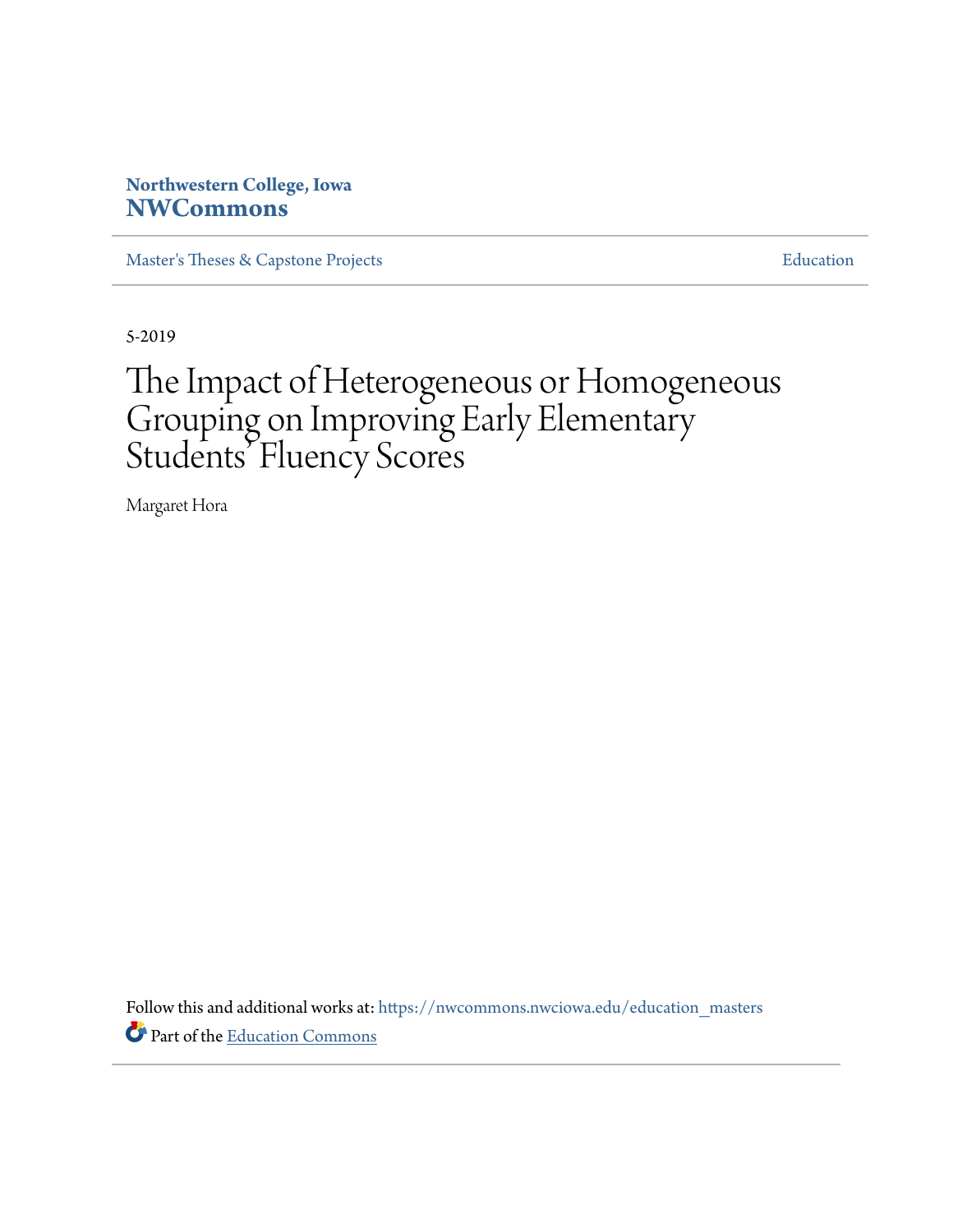### The Impact of Heterogeneous or Homogeneous Grouping on Improving Early Elementary

Students' Fluency Scores

Margaret Hora

Northwestern College

An Action Research Project Presented

in Partial Fulfillment of the Requirements

For the Degree of Master of Education

May 2019

Dr. Sara Waring-Tiedeman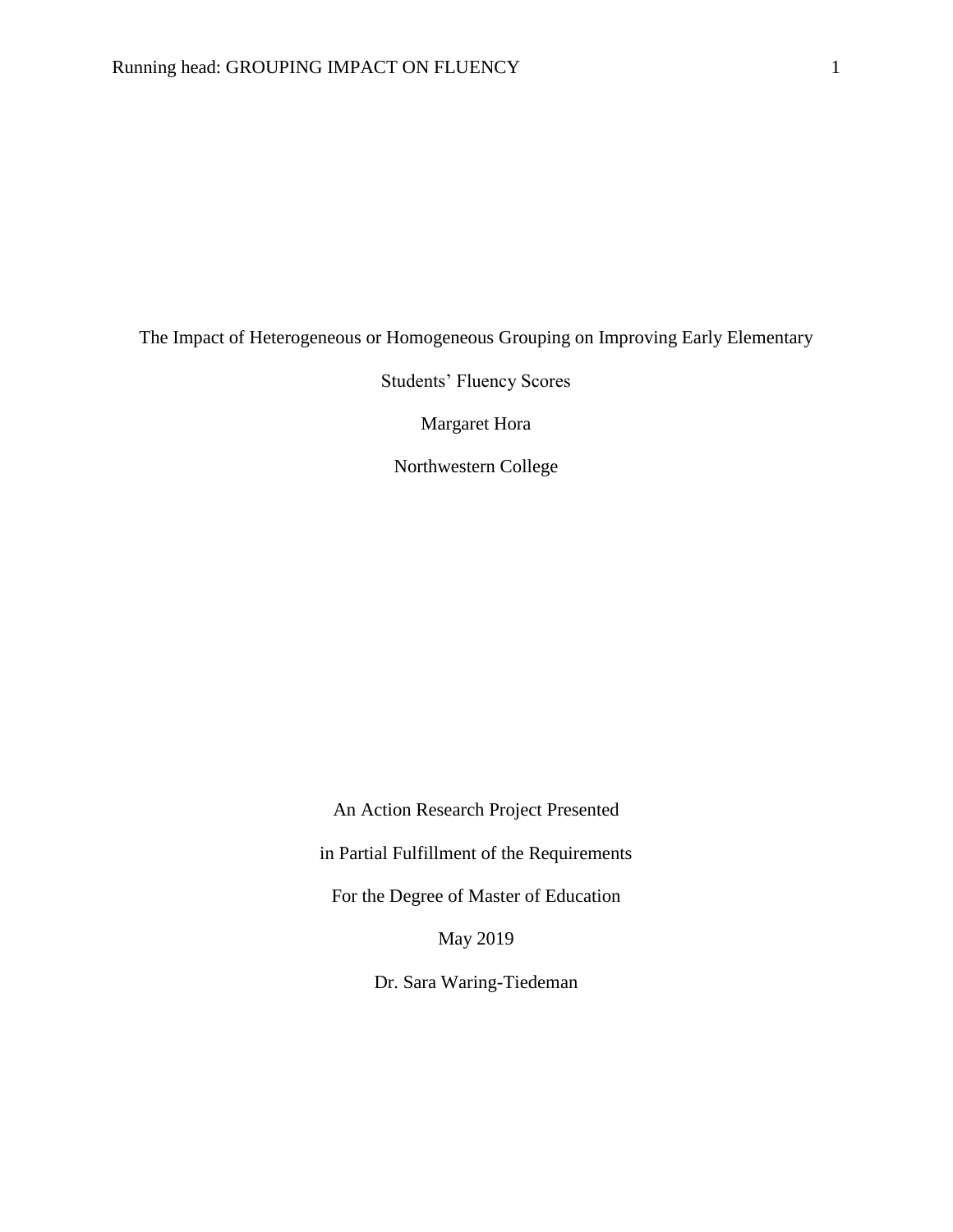## **Table of Contents**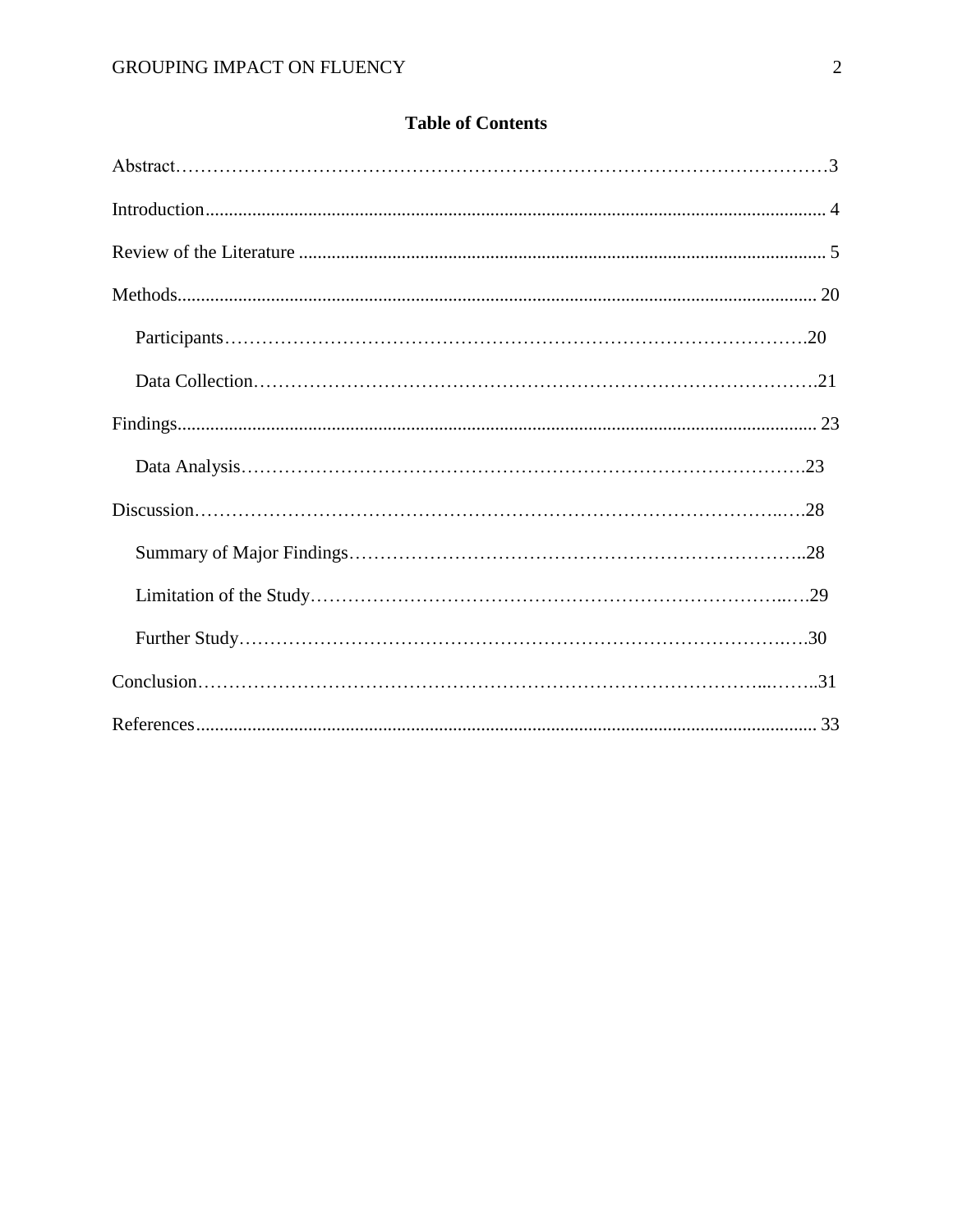#### Abstract

The purpose of this action research was to determine the effect of the type of groups used on students' fluency scores. The participants of the study were 18 2<sup>nd</sup> grade students. Data was collected over a 16-week period of time using running records. The first eight weeks of the research students worked with a homogeneous partner and used strategies to work on improving their fluency scores. The second eight weeks students worked with a heterogeneous partner but used the same strategies to work on reading fluency. The data was then analyzed to determine if working with a homogeneous partner or a heterogeneous partner had a greater impact on the students' fluency scores.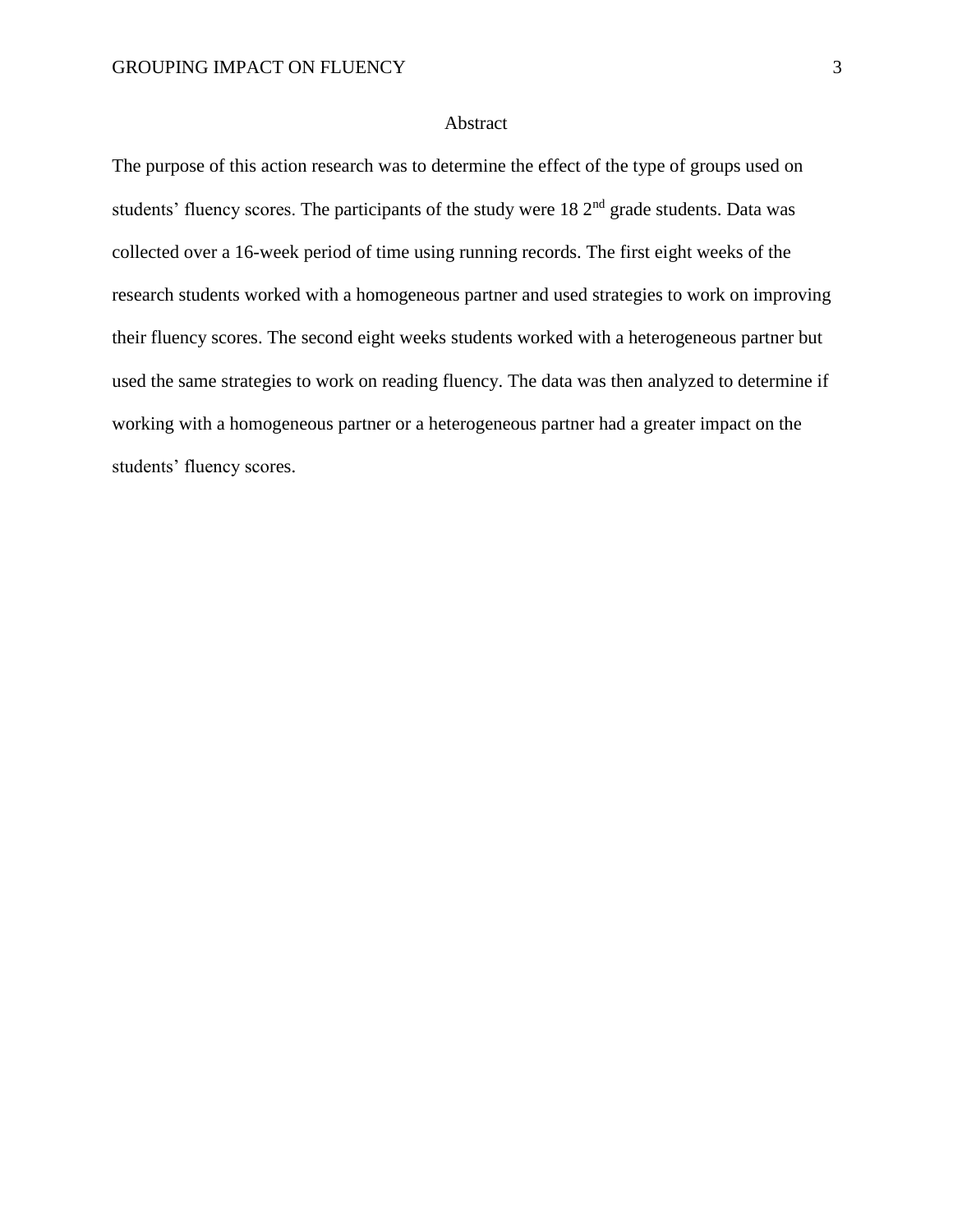## The Impact of Heterogeneous or Homogeneous Grouping on Improving Early Elementary

#### Students' Fluency Scores

Reading fluency is a child's ability to read text with appropriate rate and accuracy. Fluency is a skill that will help students be able to understand a text better because they are not spending time trying to decode words but rather they can put their energy into remembering what they are reading. Fluency is a skill that students need to begin working on as soon as they learn how to read. There are many ways to help support reading fluency for students. One of the problems teachers often have is the amount of time it takes when there is so many other aspects of reading that are also required to be taught.

One-way teachers can help solve the time issue is to partner students up and have them help each other work on fluency. Students can work together in two different types of pairs or groups, heterogeneous or homogeneous. In heterogeneous groups students work with other students who are at different reading levels than them. In a homogeneous group student's work with students who are at the same reading level that they are. When students are partnered up, they can be taught various strategies to use with their partners to work on increasing their fluency.

In this paper, the question of what impact does heterogeneous or homogeneous grouping have on improving early elementary students' fluency scores will be researched. The literature review begins by providing further detail about what heterogeneous and homogeneous groups are and the impact of using them in the classroom. The content specifically looks at how using peers as a tutor in a heterogeneous setting can be beneficial in helping to improve reading fluency. The next section of the literature review discusses several different strategies that can be used in the classroom to improve reading fluency for students. Finally, the paper shows the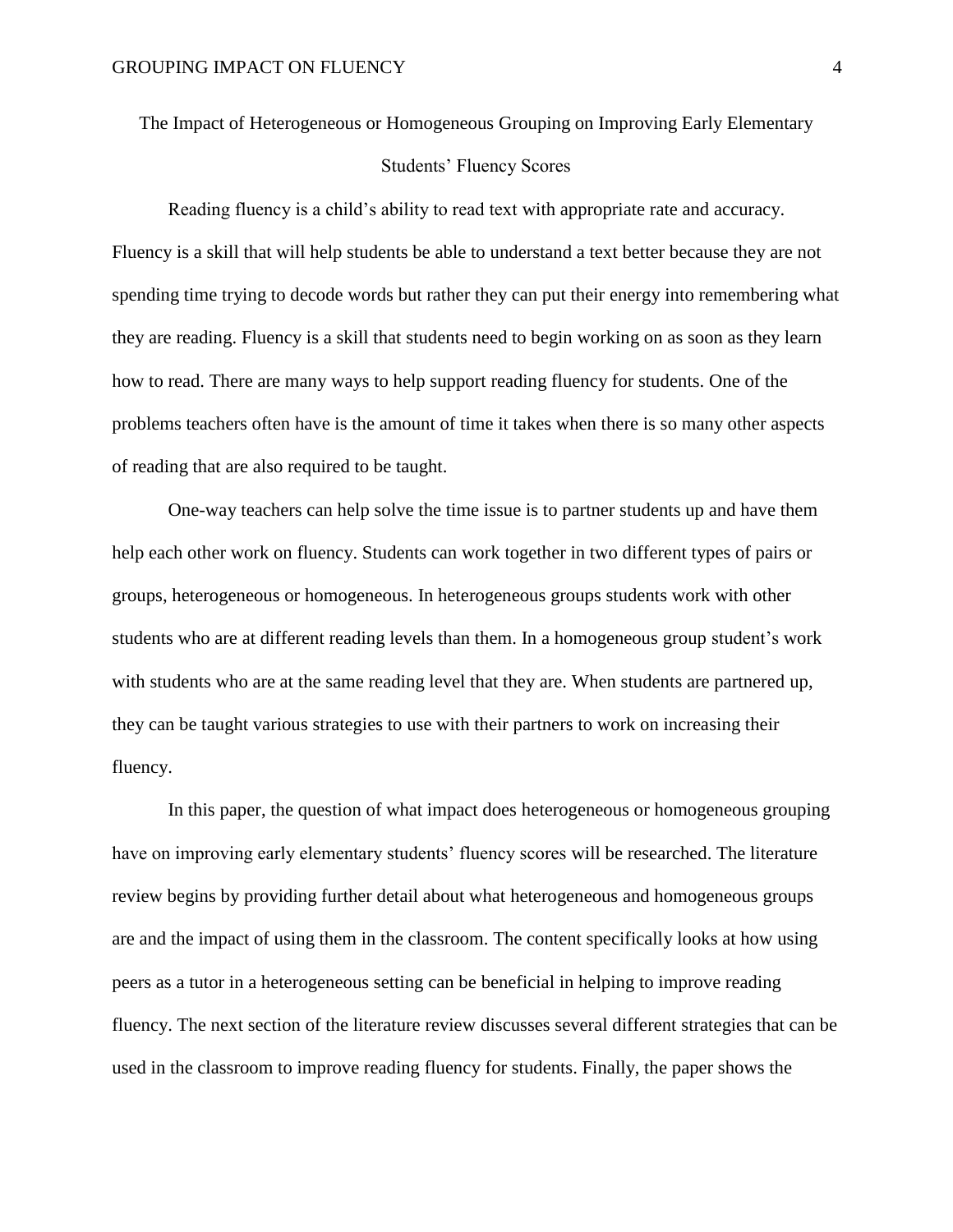relationship between students working with a heterogeneous partner and a homogeneous partner and what impact that had on the students reading fluency scores.

#### **Review of the Literature**

<span id="page-5-0"></span>"Fluent oral reading is essential for success in elementary school" (Marr, Algozzine, Kavel & Keller Dugan, 2010, p. 74). Fluency is a skill that will not only help students be successful in reading, but in every subject area. As students begin to engage in more complex text it is important that they can fluently read and understand what they are reading. Students who are fluent in their reading are able to read the text with speed, accuracy, and proper expression (National Reading Panel, 2000). Although fluency is a critical component of being a skilled reader, it is found to often be neglected in the classroom (National Reading Panel, 2000). Although teachers do not intentionally neglect fluency it happens due to all the other aspects of reading and other content that must be taught. It can also be difficult for teachers to know how to best teach students to read fluently. Hofstadter-Duke and Daly (2011), stated one reason teachers may neglect fluency is the pressure they feel to focus the time on other tasks such as comprehension. Therefore, it is crucial that teachers are able to find strategies to successfully help all of their students improve their reading fluency in the classroom that will not take time away from other skills they also need to be focusing on with their students.

#### **Heterogeneous Grouping**

Heterogeneous grouping is pulling and grouping students from different levels together rather than only putting students of the same ability level together. One benefit to heterogeneous grouping is being able to focus on the students' interest or needs rather than their level (Bates, 2013). This allows the teacher more flexibility with reading group schedules. Rather than having to create a group for each level and only have a couple students per group, the groups can be of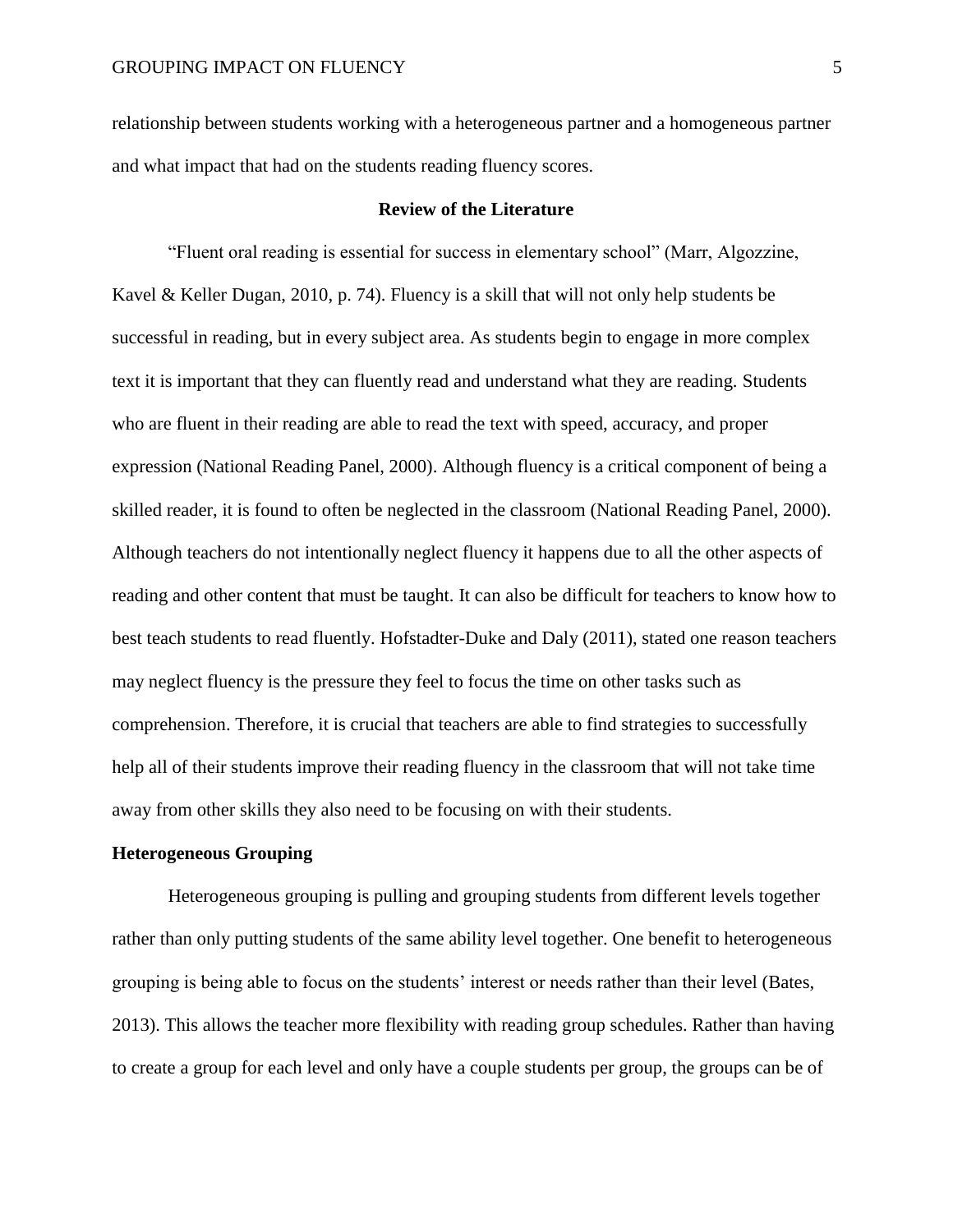students at all levels. Teachers can also keep students engaged by pulling books that appeal to the groups interest rather than level Bates (2013) pointed out this can be a great way to teach students of different levels who all may need to work on reading more fluently rather than word by word. This is a time when the teacher can provide modeling for how reading should sound and preview various text for the students. The teacher is able to pull students who lack the skill regardless of their reading level and provide a short mini lesson on phrasing and model what fluent reading should sound like for the students (Bates, 2013). Students are then able to take the skill they learned and practiced in their heterogeneous group and apply it to their own independent reading level (Bates, 2013). When students practice in a heterogeneous group, it is also likely they will have a fluent peer to assist them if they need it.

Another way teachers have been able to help their students improve their reading fluency is through the use of peers. Using peer tutors can helps teachers solve the problem of time when trying to provide instruction to all students. According to Hofstadter-Duke and Daly (2011), the use of peers can be beneficial because it will "reduce the amount of direct instruction required by teachers, peers are readily available resources and have frequent contact with each other" (p. 641). Time is one of the biggest struggles many teachers have regardless of what they are trying to teach. If peers can be used to help improve fluency, the teacher can be working on teaching other skills during the same time. The use of peers to help support reading fluency is also beneficial because students are able to receive immediate feedback on their reading (Dufrene, Reisener, Olmi, Zoder-Martell, McNutt, & Horn, 2010). Struggling readers need to have immediate correction and feedback so they can make the correction rather than continuing to practice the skill incorrectly. If they have to wait until a teacher can get to each student, they could spend a significant amount of time practicing something wrong, if a peer is able to work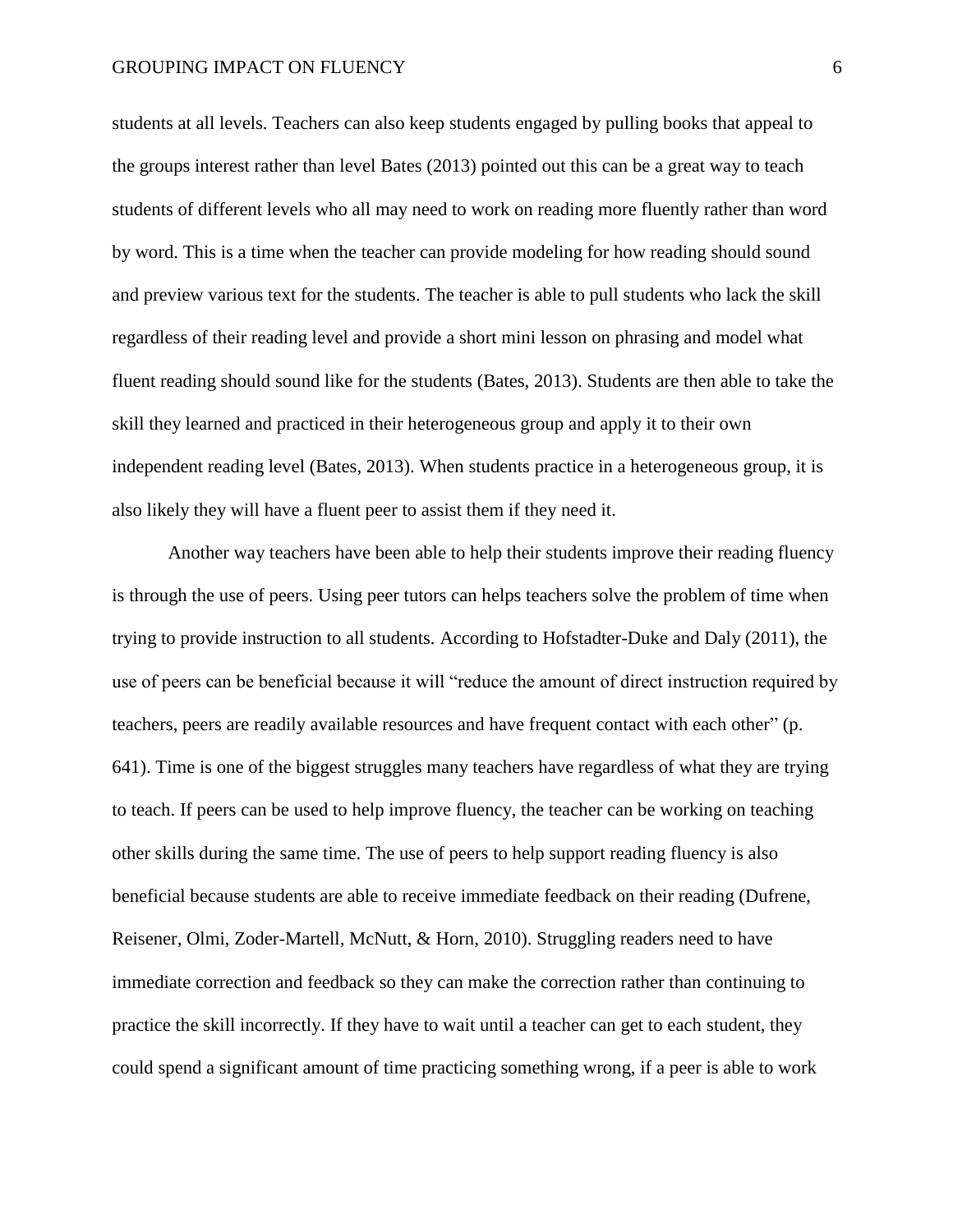with them it can be corrected immediately. When peers are trained and used as tutors, students have the potential of receiving individualized instruction that does not require the teacher too much demand (Dufrene et al., 2010).

A study completed by Hofstader-Duke and Daly (2011) paired a struggling reader with three peers in the classroom. The subject exceeded the average reading performance of the classroom and grade level. The intervention that was provided to the struggling reader included instruction and a reward. The instruction time of the intervention included a listening passage preview read by the tutor to model fluent reading for the struggling reader, repeated readings of the same passage and error corrections (Hofstader-Duke & Daly, 2011). By including the listening preview, it allows for the struggling reader to hear what it should sound like first. Decker and Buggey (2012) also stated the importance of having a fluent model because of the fact that "fluency requires proper intonation, speed, and prosody of smooth expressive reading" (p. 167). The study found that the struggling reader improved in both correct words read per minute as well as decreased the numbers of errors made (Hofstader-Duke & Daly, 2011). Once students become more accurate with their reading, the fluency can begin to develop even stronger as they are not having to focus as much on decoding. Dufrene et al. (2010) found that by using peer tutors the opportunity for students to respond and gain immediate feedback about their work increased. One benefit the teacher of the student also saw was in the way the child interacted with other children after the intervention. The teacher also noticed a difference in the student both in reading and peer interactions and she saw less negative interactions than she had before (Hofstader-Duke & Daly, 2011).

A similar study used high school students to tutor middle school students with learning disabilities to help improve their reading fluency (Lingo, 2014). This could be a solution to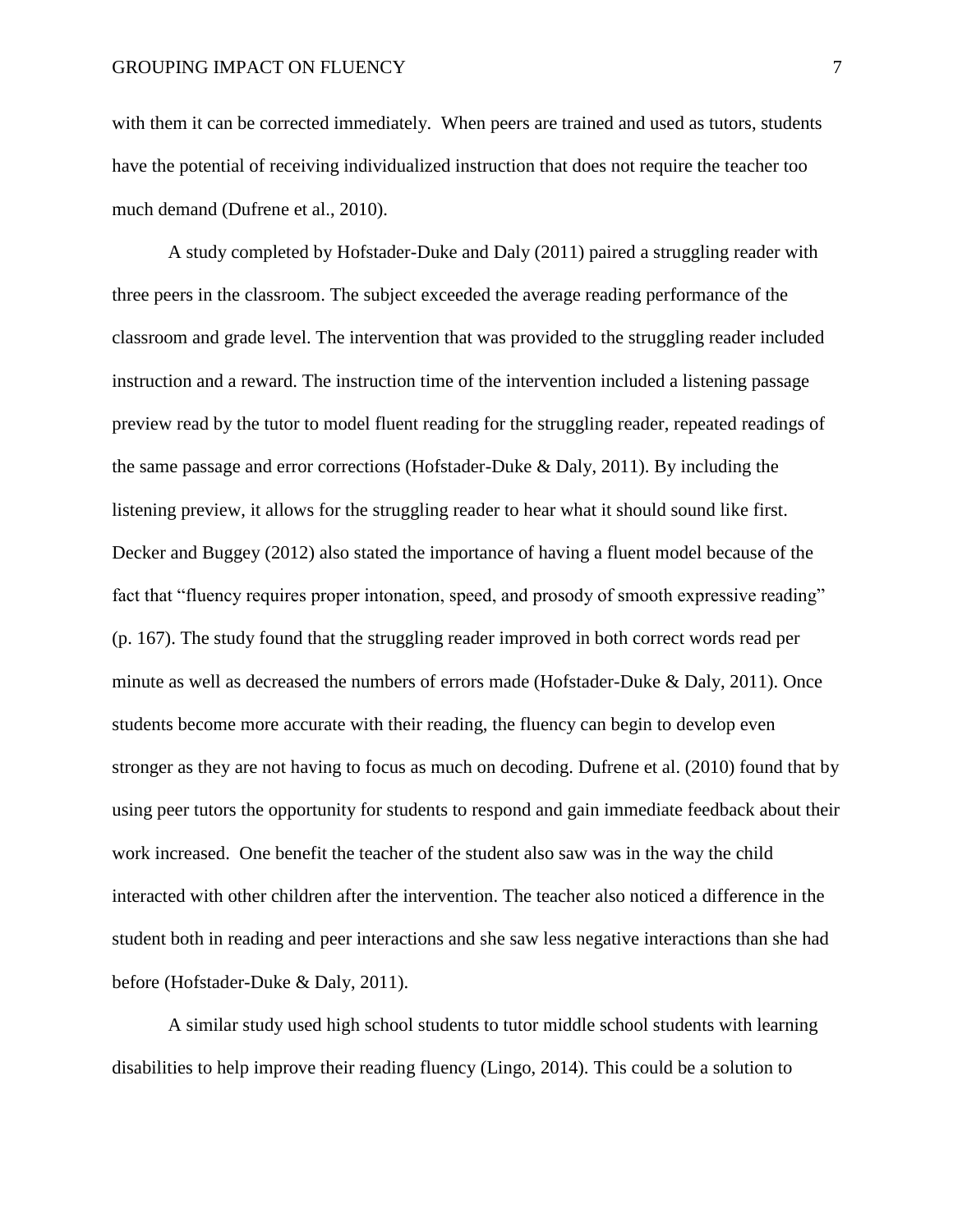teachers in lower elementary when many students may not yet be reading fluently. If there are older students in the building, who could serve as tutors it could help the younger students. In this study, four middle school students were paired with a high school tutor who had received training in the reading program being used as the intervention (Lingo, 2014). After students are trained properly in an intervention, they can serve as a great resource to teachers. These peers were able to help students improve their reading fluency without a teacher needing to be there. During each session, the tutor provided instruction in the following three areas: phonics, sight phrases, and story passages. By incorporating phonics practice, the students will be able to apply the skills outside of the tutoring sessions. The study found that all four students made improvements in their reading fluency through the use of peer tutor and repeated readings (Lingo, 2014). The teachers of these students stated noticing an improvement in how the students were reading by going from word-by-word to faster fluent reading (Lingo, 2014).

A study by Olson (2014) used peer tutoring but had added in some additional training and instruction which made the weaker reader become the expert of the pair. Having the weaker student act as the tutor provides them with an opportunity usually only the stronger readers are given. This can help provide the weaker reader with even more time with the text. The study looked at whether providing the lower performing reader with instructional sessions before working with a peer would help them view themselves as the expert when working with their peer (Olson, 2014). Providing students with information upfront and before they are asked to present to a whole group is a strategy teachers can use to help the students feel more confident and prepared. The study contained two groups, in the comparison group both the tutor and tutee were given the prior instructional session and in the experimental group only the tutor (lower performing student) was given the prior instructional session (Olson, 2014). The first part of the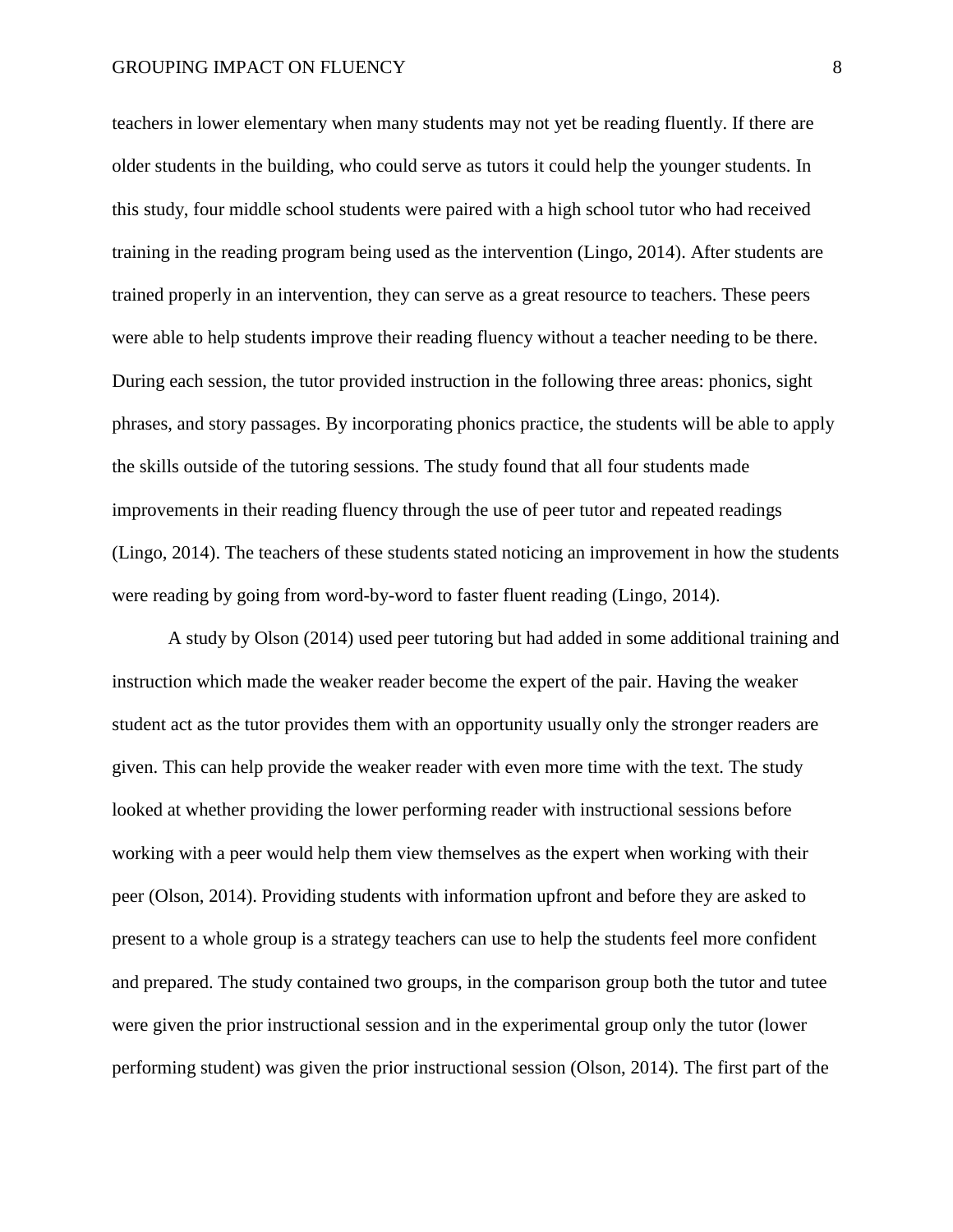study was the instruction phase, for the students that were receiving the prior instruction they worked one on one with the researcher while the other student sat on the other side of the room with headphone on so they were unable to hear the interactions (Olson, 2014). This allows the tutor to have the additional exposure to the text without the tutee also receiving it by being able to hear the instructor. The next step was peer tutoring phase which occurred right after receiving the instruction for the tutor (Olson, 2014). The tutor used the same text they had used earlier in the instructional phase with the researcher and were reminded to use the methods they had learned from the researcher (Olson, 2014). Making sure to complete this step right after the tutor received the instruction allows the tutor to be sure they are using the correct strategies. Since the lower student is acting as the tutor it also helps with confidence, they know what they are expected to do since they were just taught and told in their learning session.

Each tutoring phase began with the tutee reading the passage and the tutor helping them with words they did not know, the tutor also had to review the six vocabulary words at least one time with their tutee and then after that, they were allowed to choose what else they included in their tutoring sessions (Olson, 2014). Instruction with the vocabulary words helps readers to better comprehend the text. If the text was about a topic the reader was unfamiliar with the vocabulary instruction can lead to higher comprehension but also fluency since they will not have to try to decode the word or figure out the meaning. Both tutors had similar fluency accuracy and rate scores on the pre-instruction assessment and post-instruction assessments but had significantly different scores on the post-peer tutoring assessments (Olson, 2014). The researcher stated this could be because the experiential tutor was able to follow along better with their tutee and allowed them time to think of the proper pronunciation of challenging words and this also allowed them more opportunities to provide assistance than the comparison group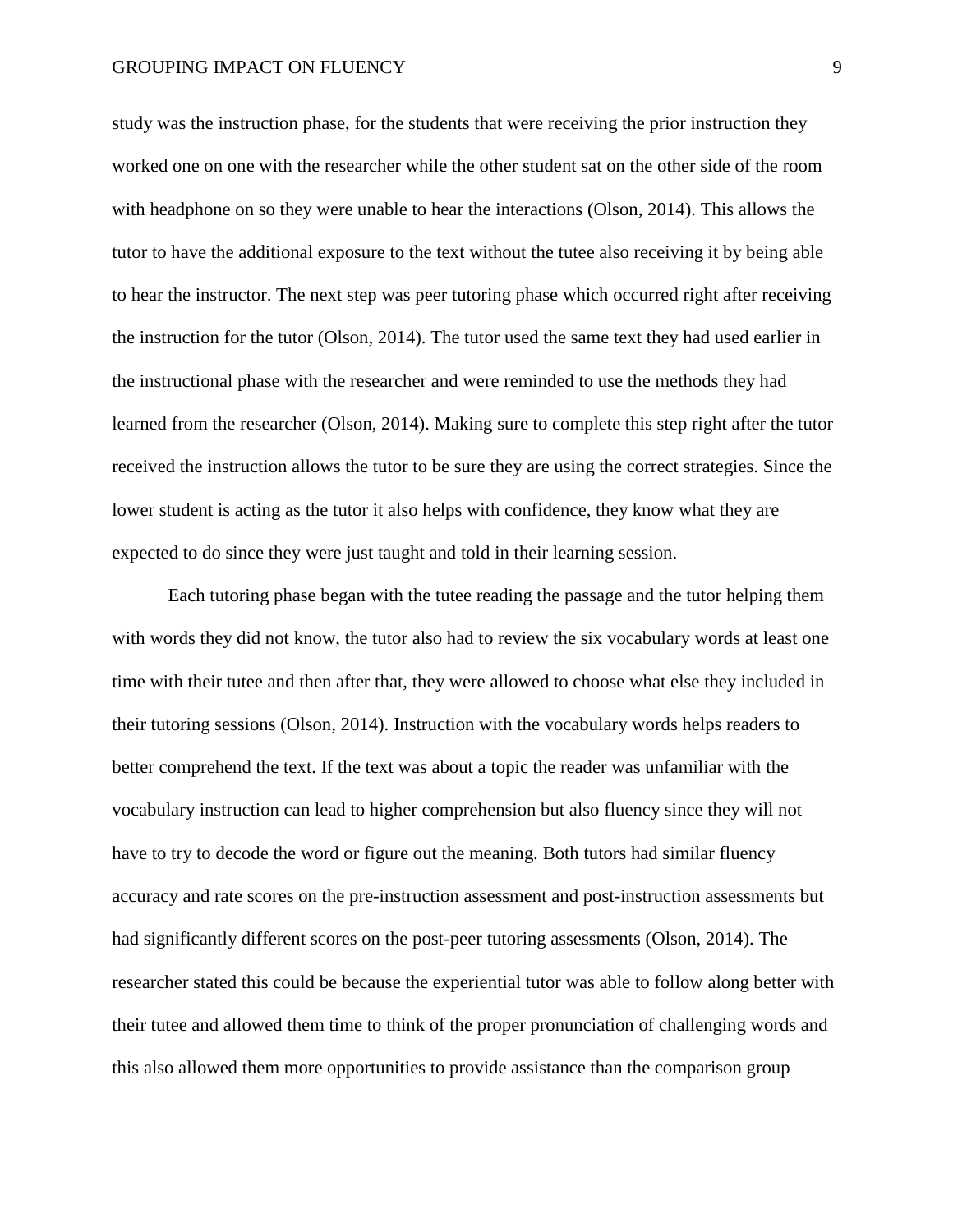(Olson, 2014). When both the students receive the prior instruction, it gives the already stronger reader even more of an advantage. They now have a better fluency rate but also know the text specific vocabulary and background. The group in which only the lower reader received the prior instruction they were able to have the benefit of knowing the vocabulary and background so when their partner had questions they were able to have the practice of helping them. The study shows that it can be helpful for lower performing students to work with peers in which they are the experts, this allows them to have more assists to their peer which means they are listening to the tutee read more and also having more opportunities to read to the tutee as well as increase their motivation to act as the tutor role (Olson, 2014). Even though the lower performing student was the tutor, the study was set up in a way that they were still doing much of the reading and getting the practice by helping the tutee. Lower performing students can gain practice but also confidence by being able to act as the expert sometimes.

#### **Homogeneous grouping**

Homogeneous grouping is putting students together based on their ability and academic level. Those who favor the homogeneous grouping style believe the engagement of the students may be greater if the instruction they are receiving is adapted to their ability through using this style of grouping (Hong & Hong, 2009). If students are working in a group on skills they already have, their engagement may not be as great because they could become bored. Working in homogeneous groups allows the teacher to keep the students engagement by planning lessons that will be at instructional level and keep the students engaged. Hong, Corter, Hong and Pelletier (2012) point out that by placing students in homogeneous grouping teachers can focus on what students are able to learn based on prior skills and know what will become levels of challenge for the group. Teachers can target their instruction to better challenge and extend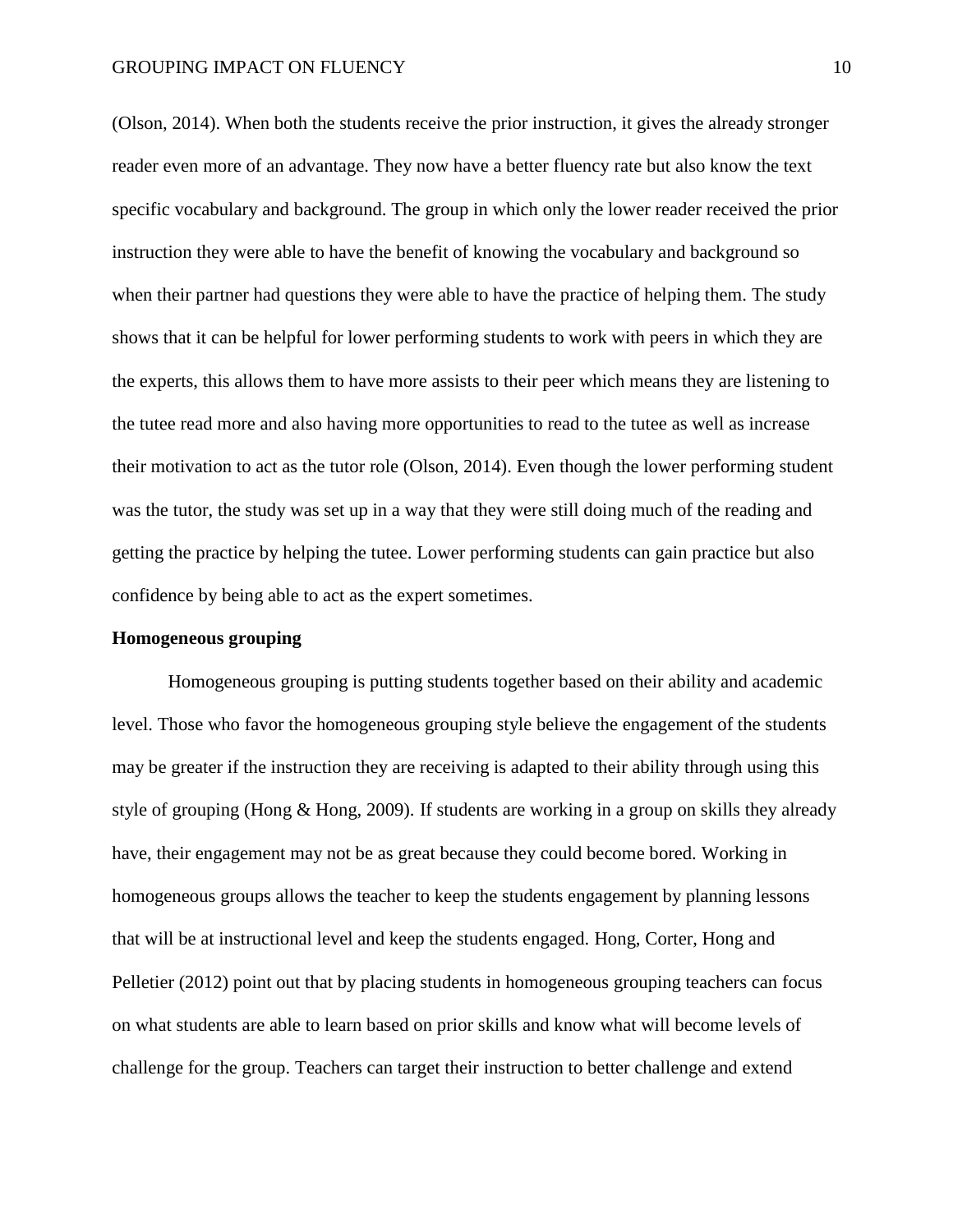students if everyone is at the same level. In a study completed by Adelson and Carpenter (2011) looked at Kindergarten students and the effect homogeneous grouping had on students, specifically Kindergarten students who were part of a gifted program. The study found that the students did benefit from being placed in homogeneous achievement groups and there was even more growth when the groups were smaller (Adelson & Carpenter, 2011).

A similar study on Kindergarten students and the reading growth rate was conducted by Hong and Hong (2009). In this study, research looked at the relationship between homogeneous grouping and time spent on reading instruction (Hong  $\&$  Hong, 2009). The study was trying to determine if group type would even matter if teachers did not have the time to teach. The study found when students were engaged for a sustained period in tasks that were at their ability level they had the most learning facilitated (Hong & Hong, 2009). If students are working at a level that is too high or too low they may become bored or frustrated. This will lead to lower engagement and therefore less learning happening for the student. However, they also found that there was no benefit to homogeneous grouping versus no grouping at all when the instructional time for reading was limited (Hong & Hong, 2009). This is what can make group learning such a challenge for teachers. There is often not enough time in the day to place students in homogeneous groups and allow each group to meet with the teacher every day. As the research for using heterogeneous peer-tutors stated, using peer tutors is an efficient way to provide students instruction they need because "students are in abundant supply in our schools" (Dufrene et al., 2010, p. 242). Although it would be, great and the results would show if teachers could teach small groups and at each level all day every day the use of peers allows more students to receive the opportunity to practice and receive immediate feedback.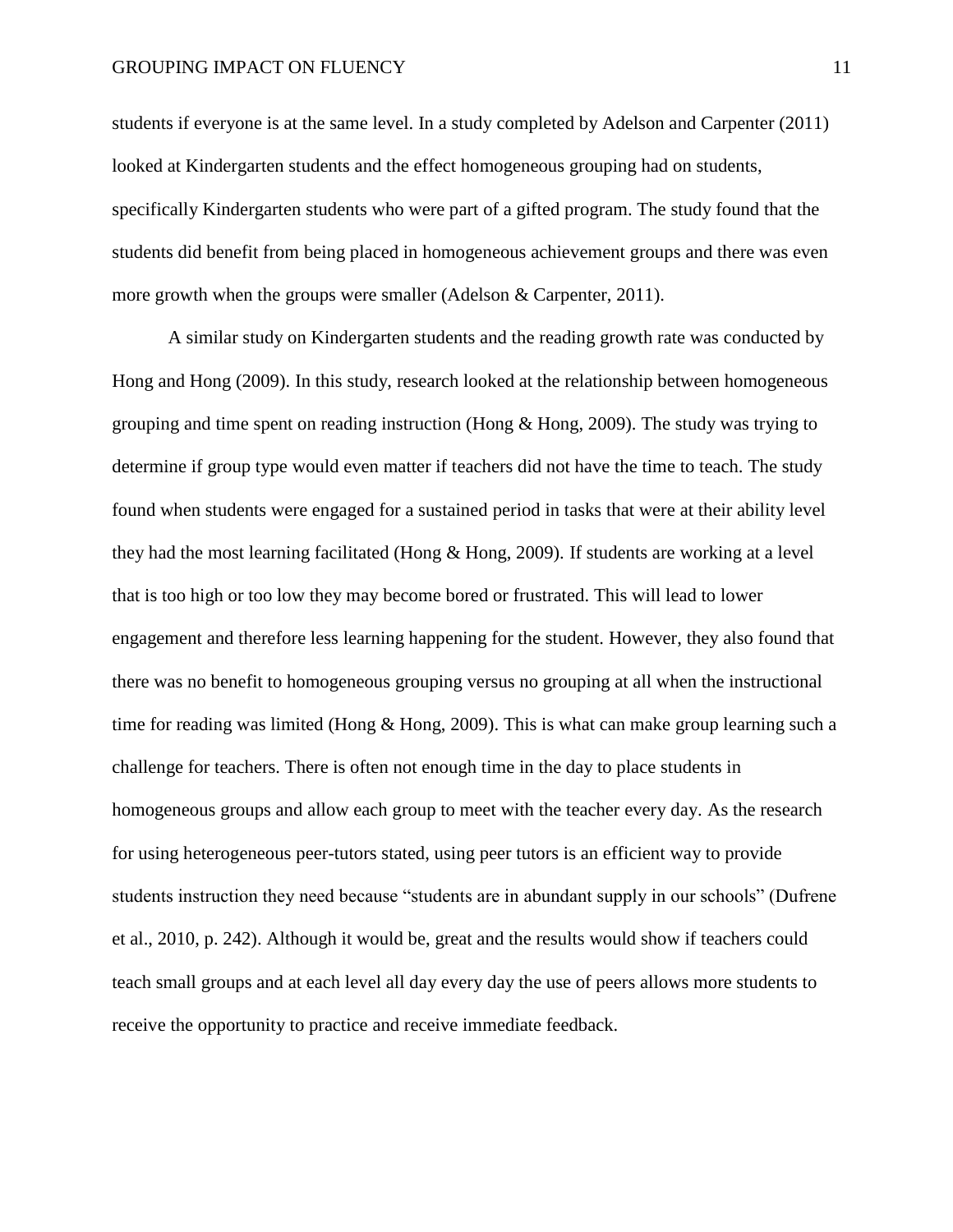On the other side of the argument is Worthy (2010) who looked at teachers and the way they approach their classes based on which ability group they are working with in their classroom. Many teachers have different expectations or ideas about what the class can do depending on if they are above grade level or below grade level. Worthy (2010) wrote that after completing her research, which included; talking to teachers, watching teacher and student interactions, and studying research on ability grouping, that she believes ability grouping is a harmful practice. Ability grouping can harm the students who are placed in the lower ability group or class. In her research and the teachers she worked with Worthy (2010) noticed the teachers had lower expectations and watered down instruction for students in the lower ability group (regular classes) than they did for the higher ability groups (honor classes). This can often lead to creating more of a gap between the groups of students.

While the higher students still need to be challenged and engaged, the work we are asking lower ability groups to do still needs to be rigorous and helping them continue to grow. When we do not challenge the students just because they are below grade level we are only adding to the problem. Worthy (2010) also describes the difference in instruction the different ability classes received. While one class may be below grade level, with the right supports and teaching they are still able to achieve high quality work. In the lower ability class students read below grade level text or from the basal reader and completed worksheets about the story or were working on test preparation while students in the higher ability classes read for long periods of time, had open discussions and worked with peers to create projects about the books they had read (Worthy, 2010). Teachers need to provide all students with complex text and then provide support and strategies to help students be able to read and understand the text. All students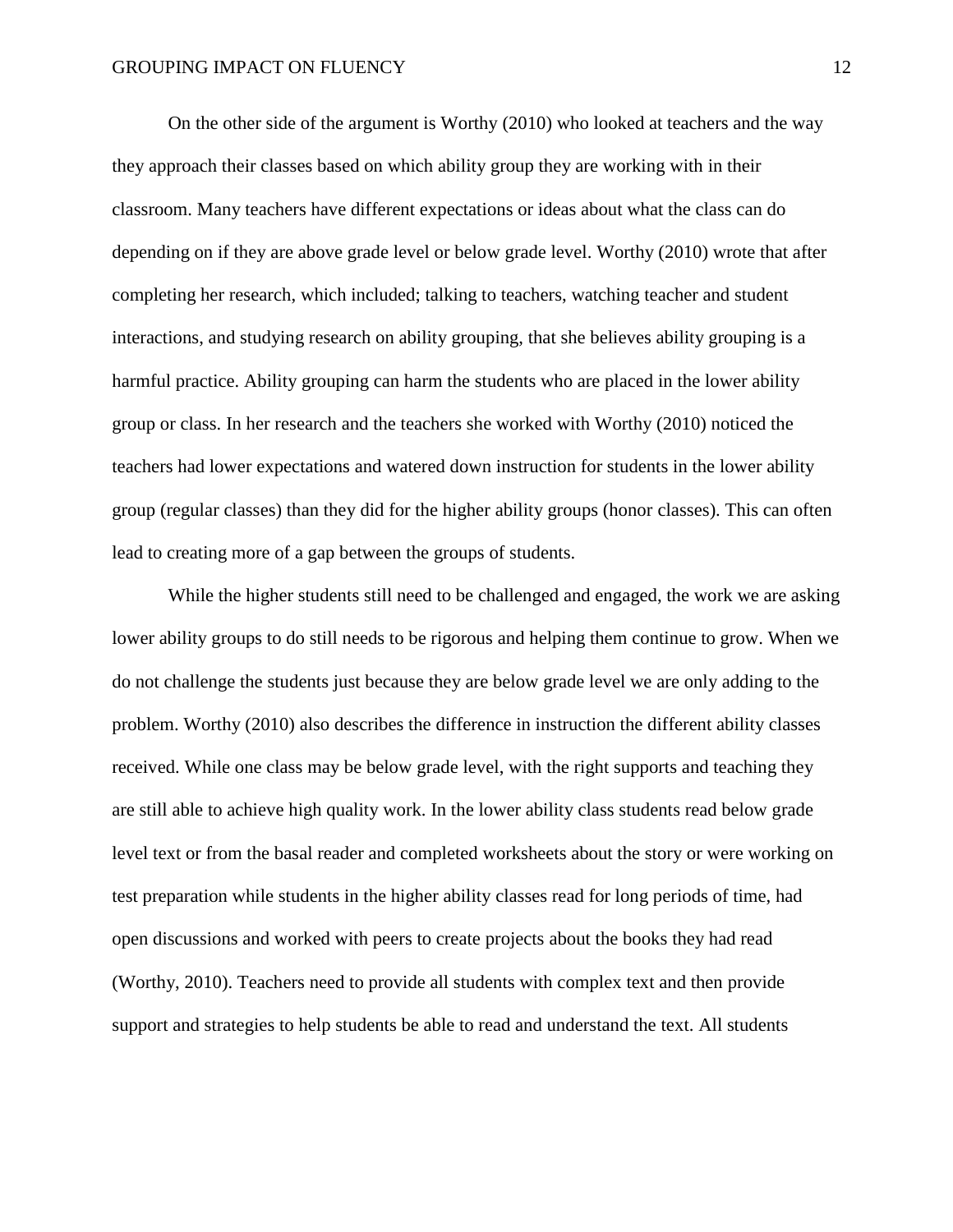should be working and having discussions with peers as this allows them to learn from each other and gain a better understanding.

#### **Strategies**

One strategy to improve reading fluency is through the use of repeated readings. Stevens, Walker, and Vaughn (2016) stated that repeated readings could be completed either with a teacher or with peer feedback. Using repeated readings allows the student to have more exposure to the text and to be able to focus on fluency rather than decoding a new text each time they are reading. They also found that using repeated readings with a fluent model first was more effective than a repeated reading without a model (Stevens et al., 2016). This allows the struggling reader to hear the text read correctly and fluently first. They can follow along as it is being read to them. While they noted that teacher modeling would provide the best example of fluent reading that is not always possible in the classroom so the teacher may use peer repeated reading instead (Stevens et al., 2016). Students who are reading above grade level in rate and accuracy can be taught how to provide support and feedback to their peers. Lingo (2014) found that the use of repeated readings was an effective way to increase the reading fluency of students.

One study Kostewicz and Kubina (2010) looked at compared the use of typical repeated readings and a new strategy called interval sprinting. In typical repeated readings, the student would read the entire passage all at once and then read the same complete passage multiple times. In using interval sprinting the teacher or experimenter broke the passage up into six parts, in this specific study the passage was 204 words so each section of text contained 34 words for the student to read (Kostewicz & Kubina, 2010). By breaking the passage up the student is able to focus on just a small section rather than worrying about the entire text at once. The student began reading at the first word and read for 10 seconds, when the timer went off the teacher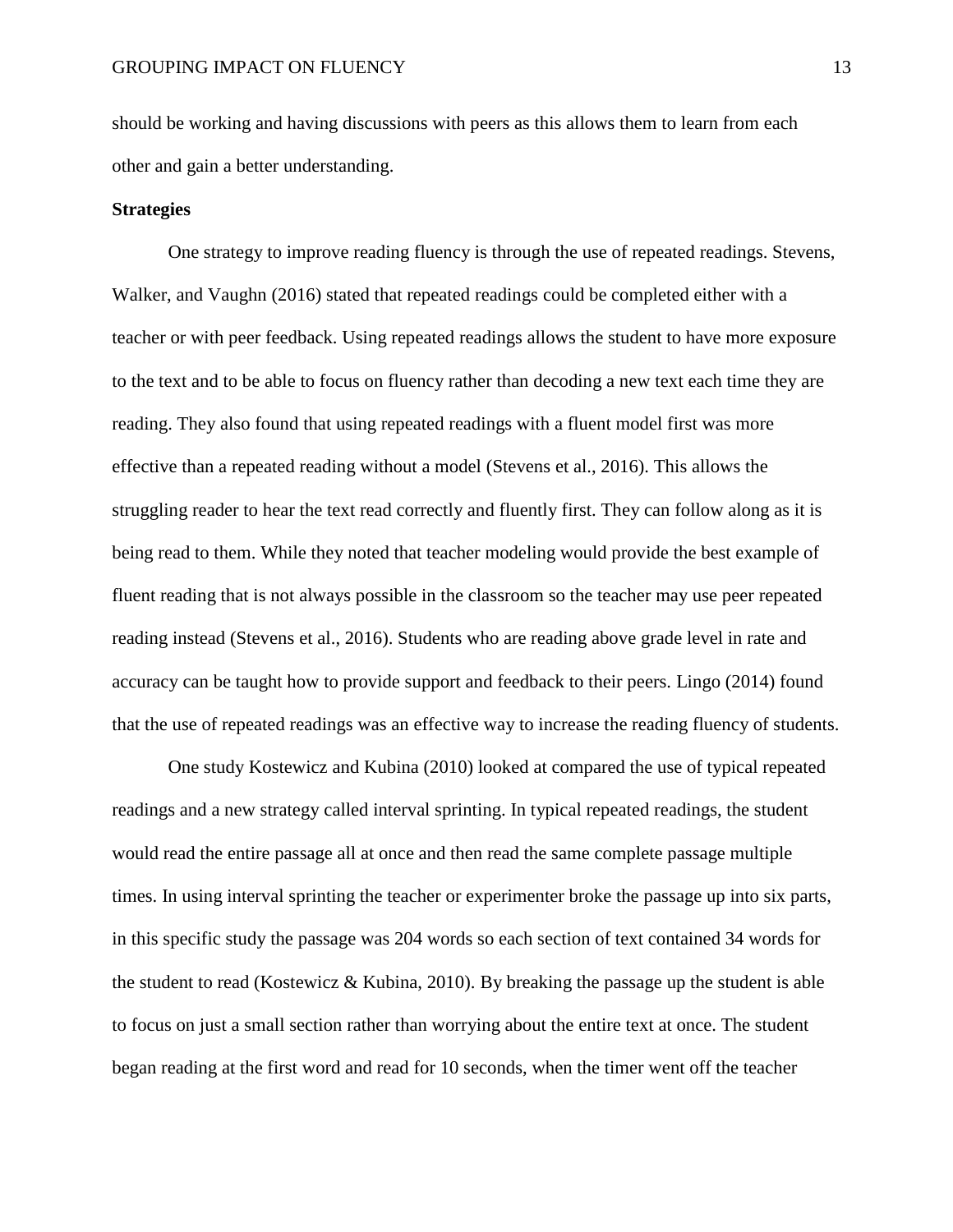marked the last word and recorded any mistakes, the student then goes back to the beginning of the same section and reads the same section for 10 seconds again (Kostewicz & Kubina, 2010). As with typical repeated readings, this gave the student additional exposure to the same text. The student is able to become more fluent each time because they are becoming more accurate and familiar with the text. This process was repeated with the first three sections and after finishing the third section the teacher then went back, gave feedback, pointed out mistakes to the student, and had the student correct the mistakes (Kostewicz & Kubina, 2010). The same process was completed with the final three sections.

After all six sessions were completed following the steps the student then went back and started reading at the beginning of the passage for one minute (Kostewicz & Kubina, 2010). Reading the entire passage then gives the reader a chance to put all the sections together and correct mistakes they made. The study found that the students read more words correctly but also had more incorrect words when they used the interval sprinting strategy compared to the typical repeated reading strategy (Kostewicz & Kubina, 2010). This could be due to the student not receiving feedback after each read. The student read the passage three times before they were corrected; students may continue to make the same mistake even after it was corrected since they had read it incorrectly three times before they were able to receive feedback and corrections. During phase one on average, the students read 17 more words correctly and three more incorrectly with interval sprinting (Kostewicz & Kubina, 2010). Since the process helped to increase correct words per minute, if a change is made and students are given immediate feedback and can fix mistakes it may help the mistakes to decrease. Similar to phase 1, in phase 2 students read 29 more correct words and 2 more incorrect (Kostewicz & Kubina, 2010).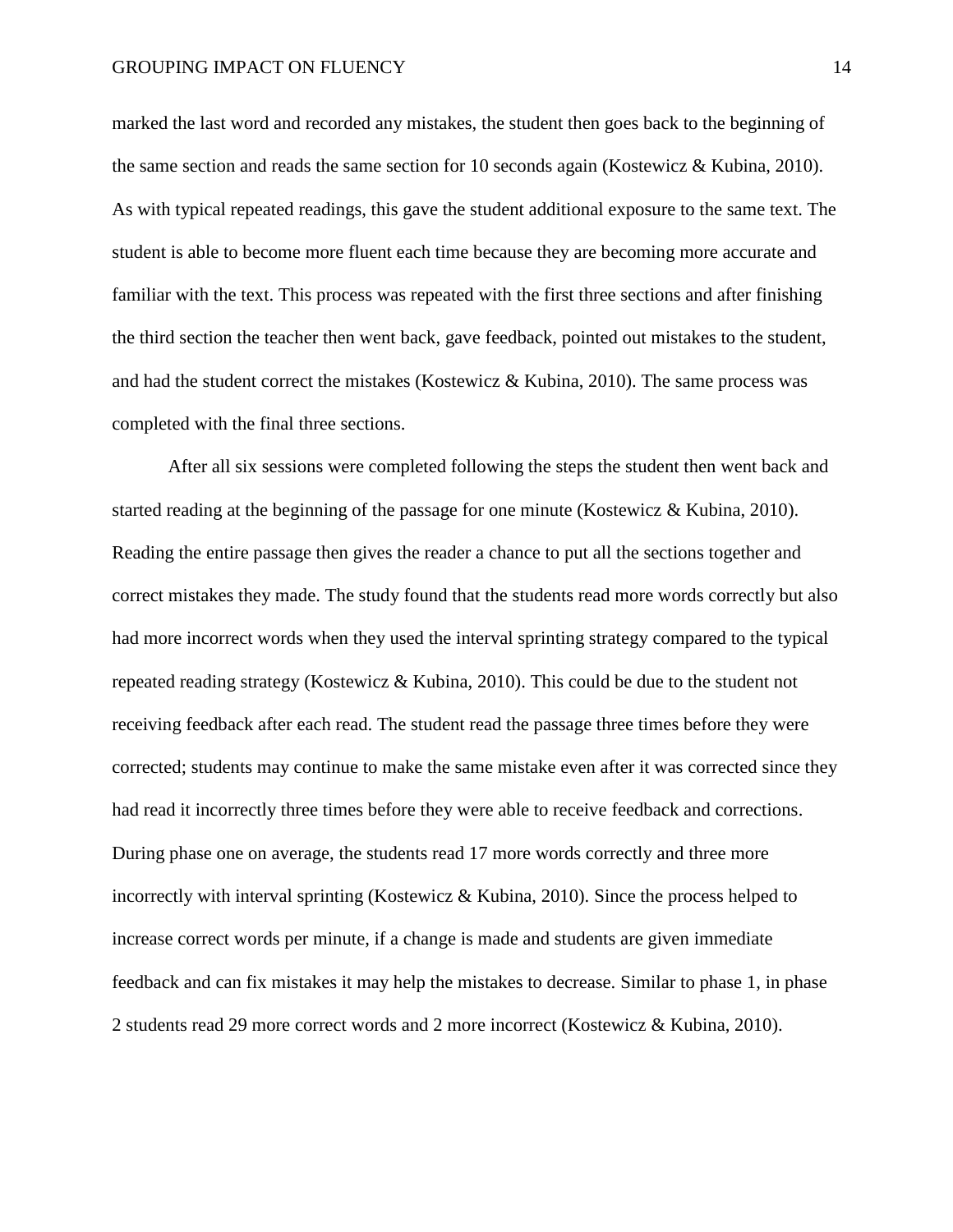For some students, the skill of reading fluency is one that they need to be directly taught and given the skills to be able read fluently. In a study by Toste et al., (2016) they found five instructional routines to help teachers deliver their instruction; affix learning, peel off reading, word-building games, word reading fluency, and connected text reading (Toste et al., 2016). In the affix learning practice the teacher introduces a new affix, writes it on the board and students read it (Toste et al., 2016). The teacher then provides a definition; students come up with a sample word containing the affix and then record the affix on a chart (Toste et al., 2016). The next practice, peel off reading, students break a multisyllabic word into parts they may already know; looking for the affix and then reading the other chunks of the word and then finally blending the whole word back together (Toste et al., 2016). This practice is especially important for students to be able to use as they begin reading more complex text. The students need to be able to find chucks in a word they do not know so they are not having to sound out each individual letter. The next instructional practice, word building games, students begin with a base word and then work on adding prefixes and suffixes (Toste et al., 2016). Students build both real and nonsense words in order to gain the practice of correctly and quickly decoding multisyllabic words (Toste et al., 2016). By starting with a base word, students will already know a large part of the word. The student is then able to focus on adding the prefix or suffix and blending the word together. Eventually, students will hopefully be able to recognize a prefix or suffix and be able to read the words without having to break it up into parts.

"Researchers have shown that an excellent predictor of student reading fluency is the amount of time students spend reading" (Toste et al., 2016, p. 275). One-way teachers can be sure to provide this is by building in independent time in the classroom for silent reading or partner reading. This allows students to practice all the skills they have been given and for the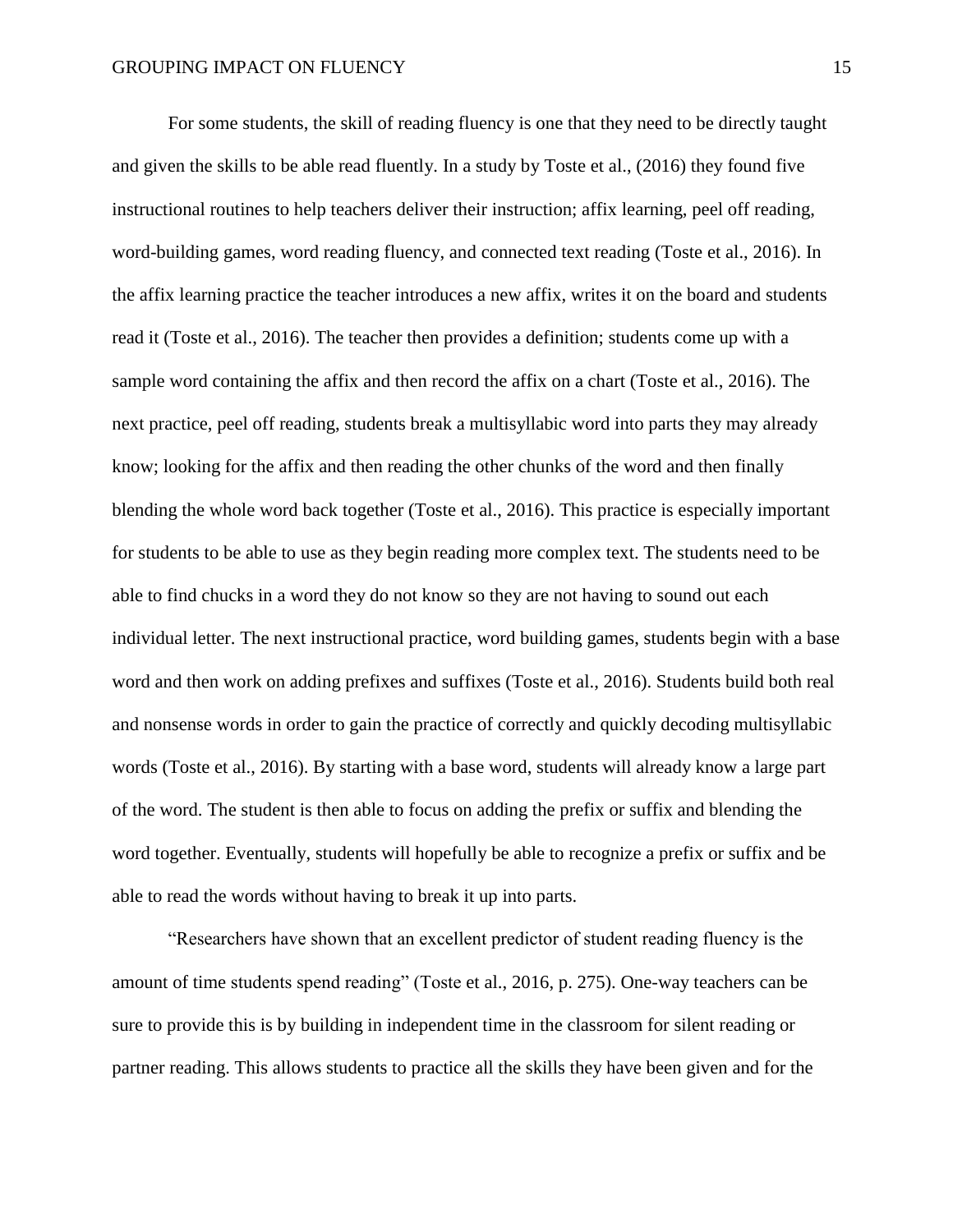teacher to do a quick check in and listen to them. In order to provide students with this time the fourth instructional practice teachers can use is word reading fluency. Students are given a list of specifically chosen words and then read them to the teacher so the teacher is able to provide immediate feedback, the readings can also be timed to help target-reading rate (Toste et al., 2016). Finally, the fifth instructional practice is connected text reading (Toste et al., 2016). Teachers need to pull text that is connected to the skills the reader is working on and the text does not have to be long passages, some students may begin by reading sentences containing the specific skill they have been working on in their small group or as a whole class (Toste et al., 2016). This is another opportunity for the teacher to listen to students and see if they are able to transfer skills and apply them to actual text. One problem some students may face is being able to use the skills in small group and in isolation practice but then having problems transferring them into their everyday reading. Selecting text that specifically targets the skills being taught provides additional support for the reading to use the new skills. Toste et al., (2016) found that the students who received instruction using these five practices saw significant growth when it came to their word identification, decoding, and spelling when compared to those who did not receive instruction using these 5 practices.

Clementi (2010) states that repeated readings are a proven strategy to help improve reading fluency but they can become boring, she suggests using Readers Theater, which still uses repeated readings but in a more engaging way. Many students can become bored when asked to read the same book or passage repeatedly. When students are asked to, use repeated readings but with Readers Theater they have more fun with it and it becomes more entertaining for them. While students are preparing their readers theater they will practice the same part for 3-4 days, this a can be done with silent reading, paired reading, or group reading, which allows the student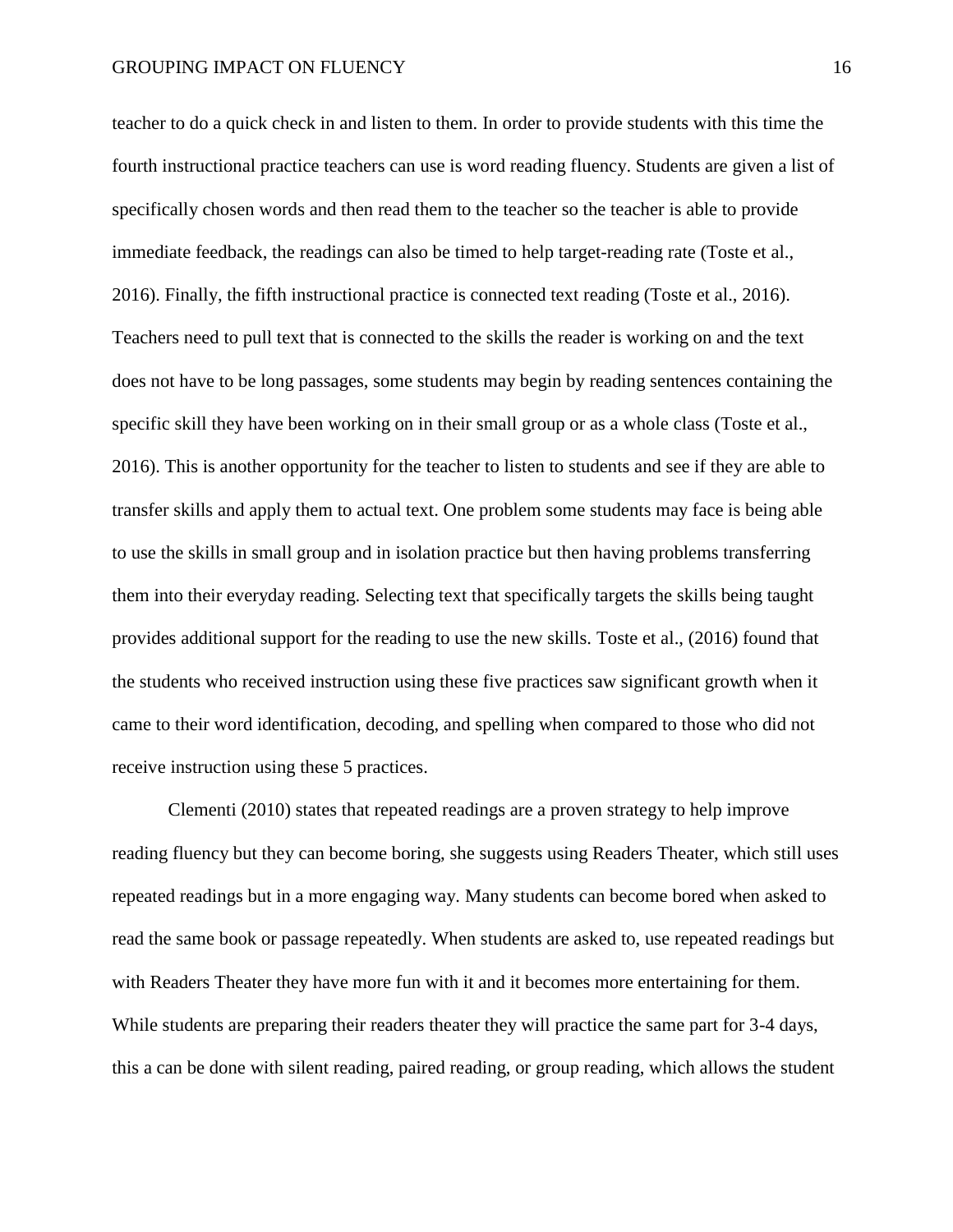to focus on the oral reading skills of their part rather than decoding the whole script (Clementi, 2010). This is also helpful for struggling readers because it reduces the amount of text they feel they have to read. They only have to focus on their few lines. Clementi (2010) states that the motivation of performance keeps students willing to practice throughout the week and it provides more motivation than rereading the traditional books, passages and poems. Readers Theater is a great option for improving reading fluency because there is no right or wrong way to use it, it can be used for students in all grades and at all reading levels and teachers can create their own scripts if they need a specific topic or level (Clementi, 2010). This can allow the teacher to motivate students with any topic they may be covering. Using Readers Theater is a great way to end a unit of study and allow students to show and perform everything they have learned. Clementi (2010) stated that student's attitude about reading increased after they had used Readers Theater in the classroom and they found that they had reluctant readers who were choosing to read during their independent time.

Whole-class choral reading is a strategy some teachers have found to be engaging to their class. Whole-class choral reading is a strategy that has all students read aloud at the same time for the same text along with the teacher (Paige, 2011). One reason teachers may choose this strategy is that there are many text options, teachers could choose a trade book, short stories, poems or historical speeches and documents (Paige, 2011). This also allows this strategy to be used in any class during any unit. Teachers can find or create the text for the topic they are currently focusing on to help target specific skills. The teachers' role in whole-class choral reading is to model correct pronunciation, provide word meaning, model appropriate reading rate and expression (Paige, 2011). The students are able to listen to the passage first before being asked to read anything; the teacher is serving as a fluency model to them. In Paige's (2011)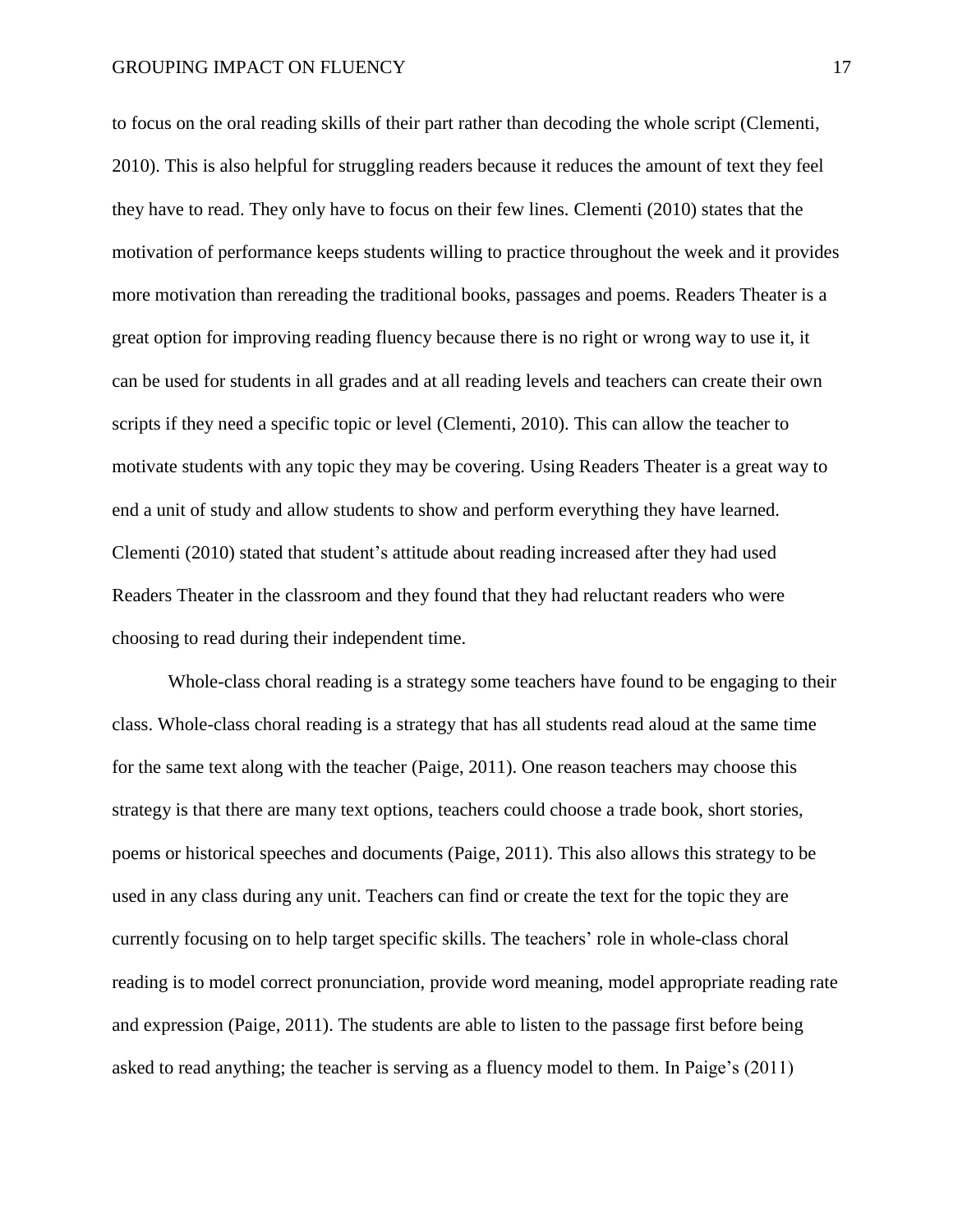work, he describes a teacher who began using the strategy in her classroom. The teacher began with a review of pronunciation and word meaning, she them modeled reading the text fluently while the students followed along silently (Paige, 2011). After listening the students would then all read together as one voice, along with the teacher who still provides expression modeling loud enough for all to hear (Paige, 2011). For many struggling readers, this would provide a sense of comfort to know everyone is listening to the teacher rather than them. This also allows students to have a guide if they get lost of cannot read a word, the teacher is still reading and it is not just up to the students to figure it out on their own. Following the whole class reading it is the teacher's job to provide feedback. The teacher in the study points out that the most important part of feedback is to not specifically single out any student for appropriate or inappropriate reading, it should be for the whole class (Paige, 2011). This step is as important as it is the reason everyone will participate, they feel it is a safe environment where there are others to help cover from negative feedback (Paige, 2011). If teachers follow this strategy and the feedback piece, it will help students to build confidence and not become embarrassed. This strategy is also great to use because it gets everyone reading, not just a few or one at a time.

One study completed by Swain, Leader-Janssen and Conley (2013) looked at the effect of three of the most common reading fluency interventions; repeated reading, audio listening passage preview and teacher modeled listening preview. The study used a student who did not qualify for special education but had problems with reading fluency, his baseline score was 82 words read correct per minute (Swain et al., 2013). Many teachers face this problem with students who do not qualify for special education but still need additional support to reach grade level expectations. Using interventions such as the ones in this study are the most common ways for teachers to assist students. After completing each intervention, the student's score was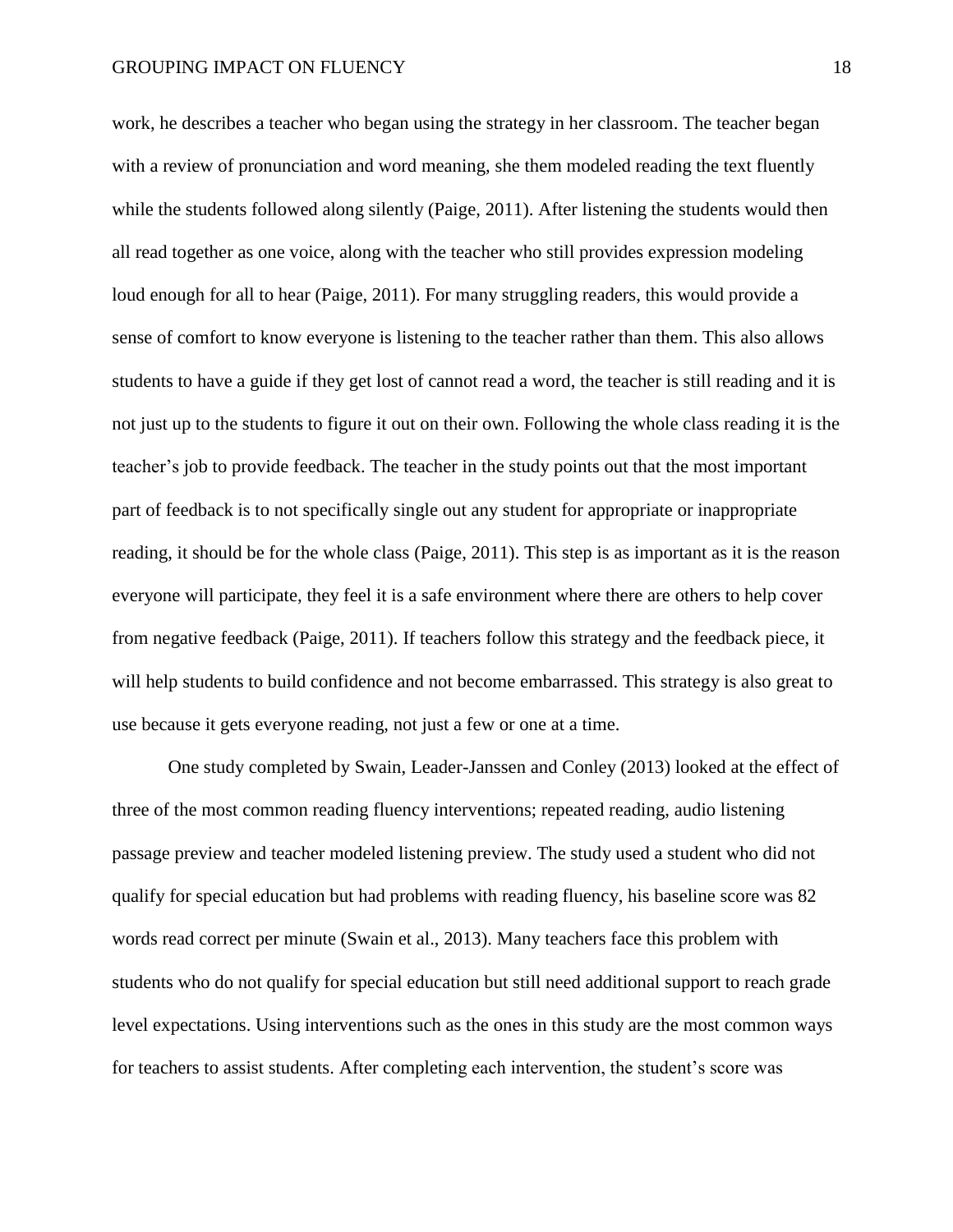measured against the baseline of 82 words read correct per minute, using repeated readings the score increased to 104 words read correct, with audio listening passage preview and teacher modeled listening preview the score increased to 110 (Swain et al., 2013). The scores with these interventions indicate students benefit from having a fluent reader model. Using audio passage preview is a great alternative if the teacher cannot always preview it for the child. Audio preview also allows the student to listen to it when they need to, not just when the teacher is available. The student then went back five months later for a post-evaluation, which found that he was able to maintain growth from the end of the intervention until the post-evaluation except for with audio listening passage preview (Swain et al., 2013). The time span on this post-evaluation could be beneficial for teachers to know with students who tend to regress during summer months. Implementing these strategies during the school year will hopefully allow the student to go into the next year and not lose as much. Also these interventions can be used throughout the summer at home. The student did not however increase their score, the study suggest that this indicates teachers need to continue with interventions for students to make additional improvements (Swain et al., 2013). Incorporating intervention time into a daily schedule can help ensure students continue to receive the interventions to make growth. As other studies suggest training peers to help carry out interventions can be very beneficial as well.

One strategy that Arens, Gove and Abate (2018) share that is used in a classroom involves heterogeneous pairs practicing a reading passage and then recording it for their teacher to listen to later. By using a recording teachers would be able to listen to all of their students rather than just a few at a time. Teachers are often working with other groups as students are independent reading so having students record themselves allows the teachers to go back and listen later on and still be able to provide feedback. The session last one week and each week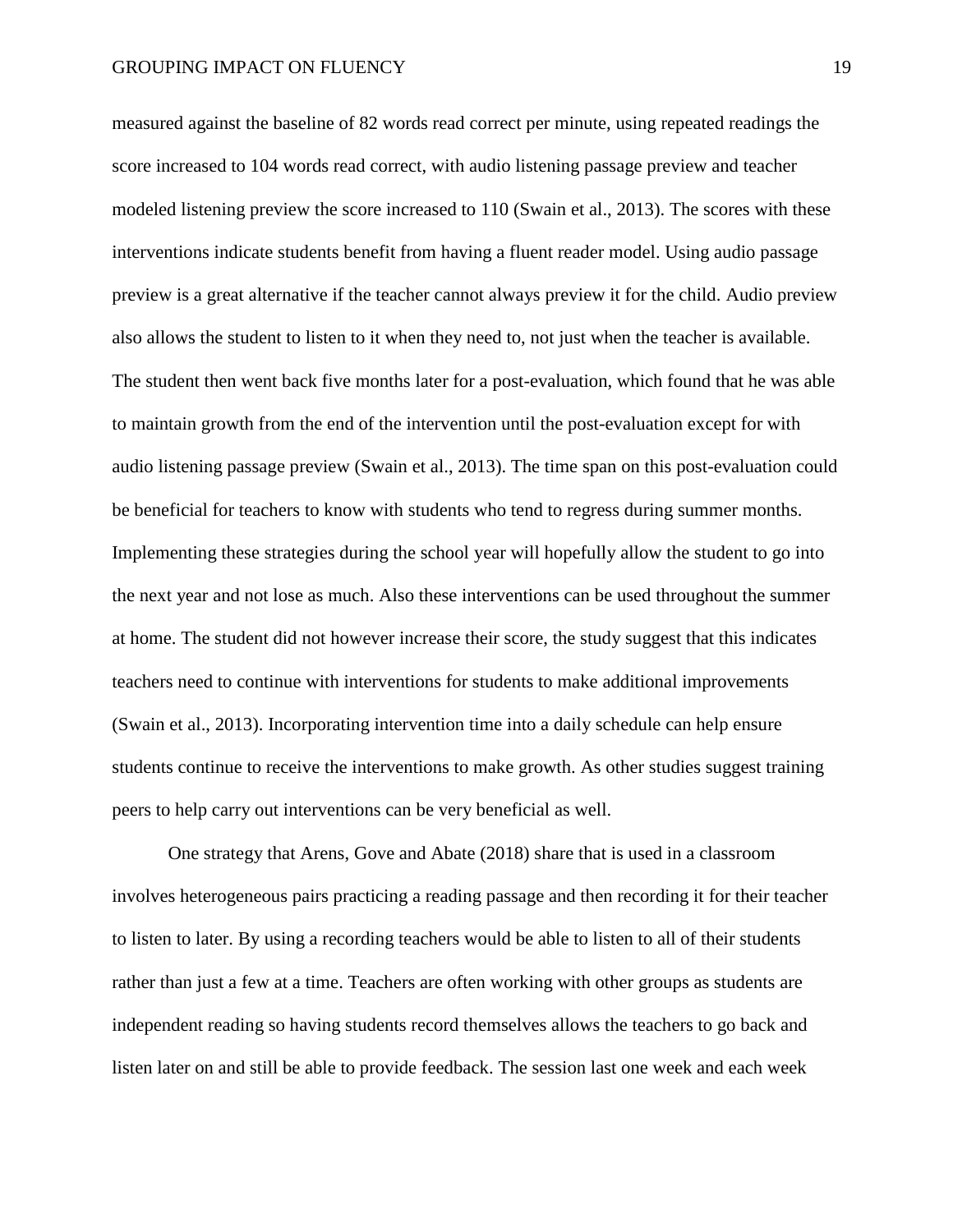began with a new reading passage and students were partnered up, one stronger reader with a reader who needed more assistance, to the best ability of the teacher (Arens et al., 2018). By pairing a stronger reader with a lower reader, the stronger reader is able to help support. They are able to offer corrections or help with word solving. The lower reader also benefits from listening to the stronger reader. On the first day students read through the passage to each other and then could record or practice more, the third day students were required to fill out a peer feedback form and continue to practice, on the fourth day students completed a second recording and then on the last day students completed a self-evaluation and met with their teacher (Arens et al., 2018). Completing peer feedback forms allows students to gain practice even when they are not the reader. They can listen for fluency, decoding, and accuracy and then provide suggestion, which could also help them with their reading. When the study began the students had a mean score of 80.2 words correct per minute on the A to Z measure and a mean score of 74.2 on the Star assessment, after the eight weeks of the study students had a mean score of 92.1 on the A to Z measure and 92.2 on the Star assessment (Arens et al., 2018).

#### **Methods**

#### **Participants**

This action research was completed in a second-grade classroom that contained 18 students, 11 were boys and seven were girls. The students in the class had a wide range of reading abilities in the areas of rate, accuracy and comprehension. At the time, the study began there were six students in the class who were below grade level according to the reading assessment given. At the end of the study, using the same reading assessment, four students were reading below grade level. When the action research began there were no students identified for special education services. When the study ended, two students were identified with reading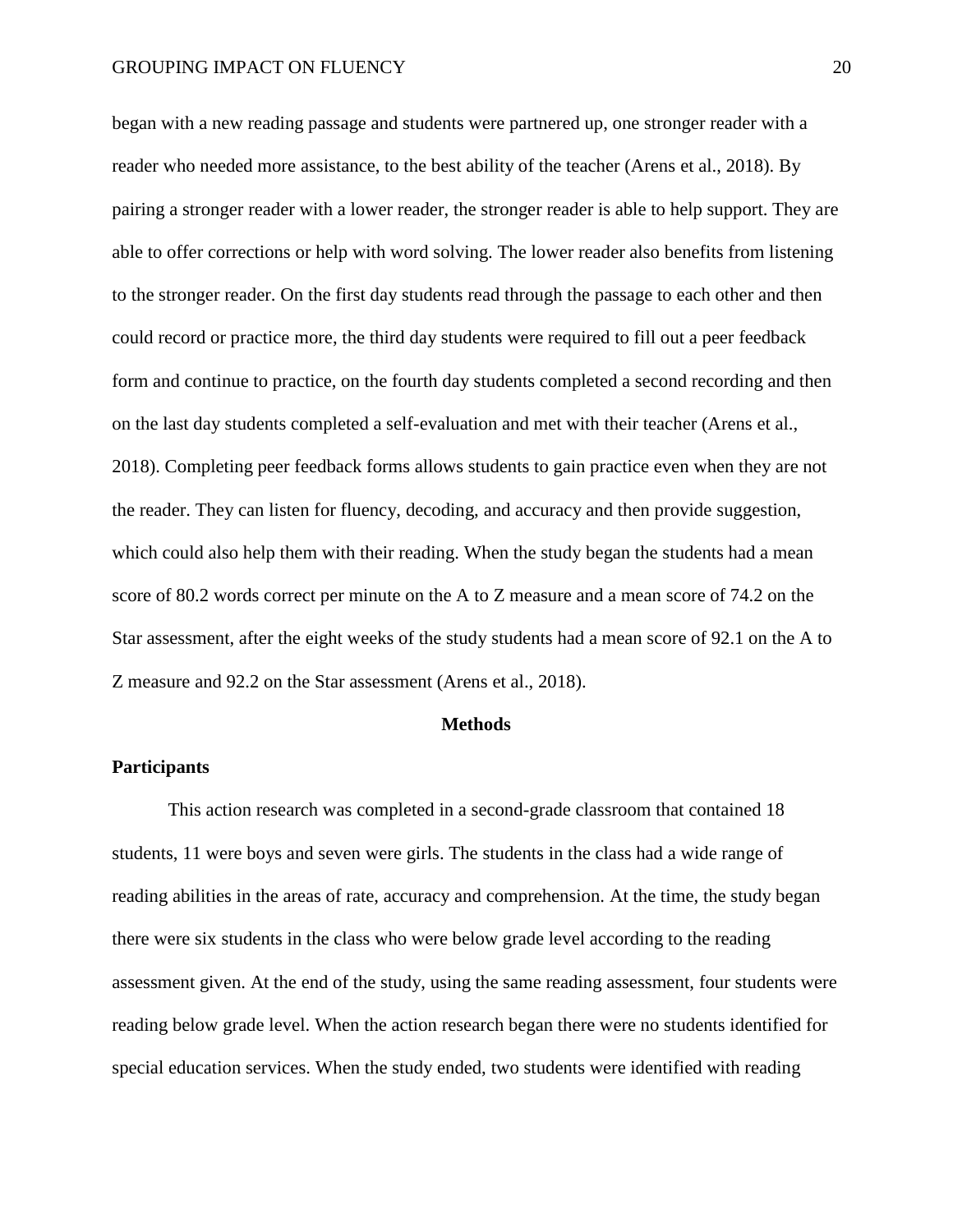goals and one student was receiving tier 2 interventions in the area of reading. The students' demographic was made up of 17 Caucasian and one was mixed-race.

#### **Data Collection**

The research took place over a 16-week period during the 2018-2019 school year. The research began with students being give the fall FAST reading screener. Each student read three grade level passages and then was given an overall score of correct words read per minute. Using student's score, they were then placed with a partner who received the same or a very close score. The students worked together for four weeks for 15 minutes every day. The time every day started by reading a new grade level passage and then completing repeated readings of grade level passages that had already been introduced and practiced. The partners were numbered 1 and 2. Partner 1 would read the entire passage while partner 2 followed along. Partner 1 would then read a predetermined section and partner 2 would echo read the same section. Partner 1 then read the next section and partner 2 would echo, this continued for the entire passage. Finally, partner 2 would go back and read the entire passage.

When partner 2 finished reading the passage, the partners provided each other with feedback they had been instructed on and taught. The students used a rubric and provided their partner with feedback on any words that were missed or mispronounced, the expression the reader used and their rate, did they read too fast or too slow. After four weeks, every student was timed on a one-minute cold read. The partners were then switched if students' scores had increased to ensure the students were working in homogeneous pairs. The same process continued with the two partners for eight weeks, every four weeks all students were assessed again on the same passage and partners were switched if necessary. Students who were not reading at grade level were assessed more frequently, every week, to monitor progress.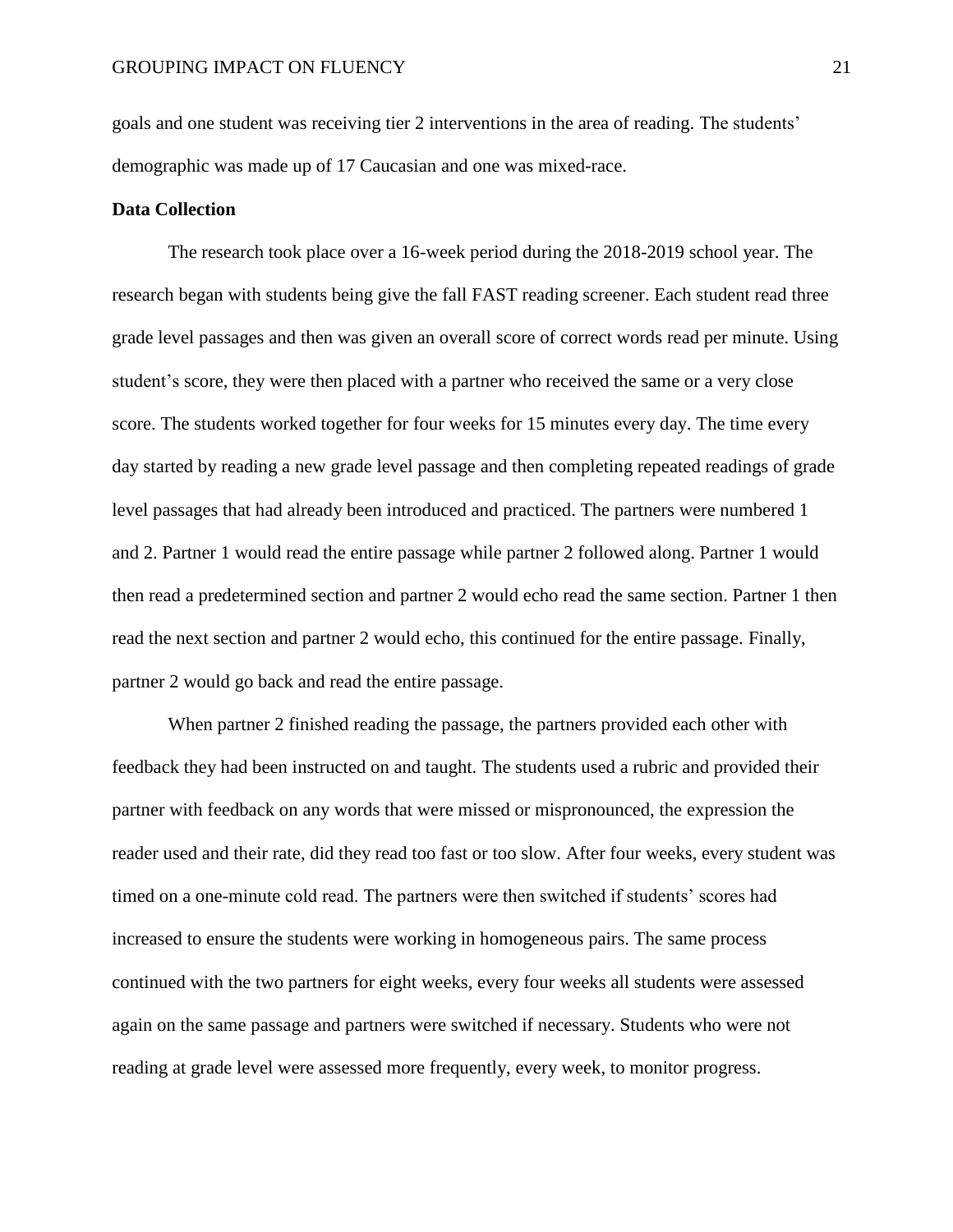After eight weeks of working in a homogeneous pair, students were reassessed using a one-minute read. The students were then ranked from highest reader (#1) to lowest reader (#18). The class was divided in half and students were paired up in the following way:

Table 1

#### *Heterogeneous student pairings*

| $\mathbf{1}$   | 10 |                  |
|----------------|----|------------------|
| $\overline{2}$ | 11 |                  |
| 3              | 12 |                  |
| $\overline{4}$ | 13 |                  |
| 5              | 14 |                  |
| 6              | 15 |                  |
| $\overline{7}$ | 16 |                  |
| 8              | 17 |                  |
| 9              | 18 | Lowest<br>reader |
|                |    |                  |

Students 1 through 9, who served as the fluent model, were all reading at or above grade level in correct words read per minute and in their accuracy percentage. When the pairs worked together the stronger reader, (1-9) would read the whole passage to provide a correct and fluent model. The stronger reader would then go back and read the predetermined section while the lower reader followed along and then second reader would echo read the section. This process would continue until they had completed the passage. After the two readers had completed the echo read the second reader would read the entire passage while their partner followed along, and at the end, the stronger reader partner would provide feedback to the lower reader.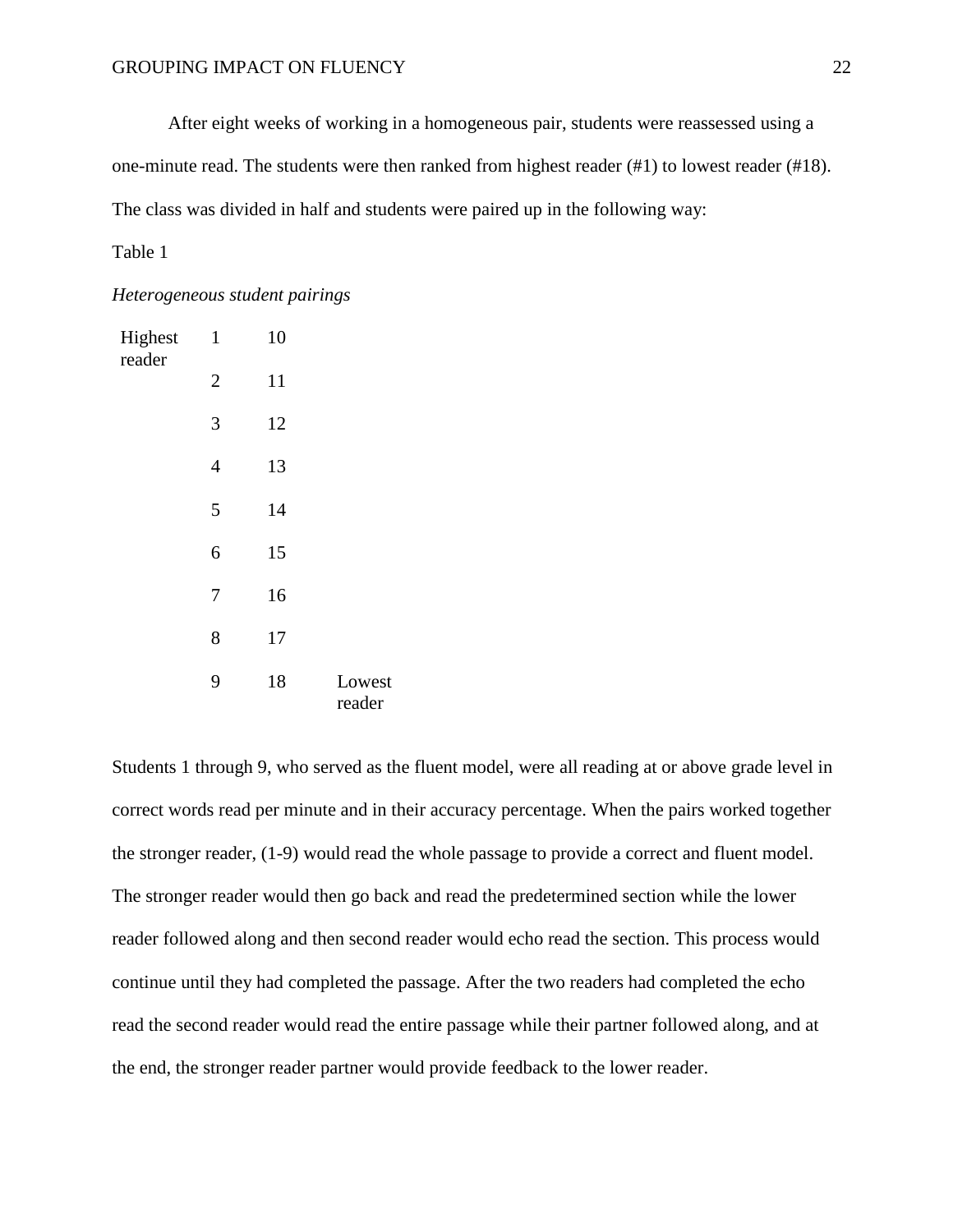During the time, students were working in heterogeneous partners students were also assessed every 4 weeks on a one-minute cold read. As students progressed, partner changes were made to ensure there was always a stronger reader to provide a fluent model to the struggling readers. When students were working in heterogeneous pairings, they used the fluency time the same as they did before with their homogeneous partner. Each day started with a new grade level passage that the pair worked on together. After complete the reading and feedback for the new passage students would use the same steps but on a repeated read with passages that had previously been read. As students worked, the teacher completed running records and observations of students. This data was used to help with passages that were chosen for students to read and if any changes needed to be made before the assessment of all students. The teacher also made sure to visit a different group each day during the feedback portion of the lesson to ensure specific and accurate feedback was being given and the teacher provided students with feedback as they read.

#### **Findings**

#### **Data Analysis**

Table 2 shows students' scores at the beginning of the year after they completed the FAST reading screener. The screener had students read three on grade level passages and then scored each student on their accuracy and automaticity. These scores were used to match students with a homogeneous partner for the first 8 weeks of this research. For the purpose of increasing and monitoring student's correct words per minute throughout this action research, that was the only scored used to pair students. Students highlighted in red were not reading at grade level.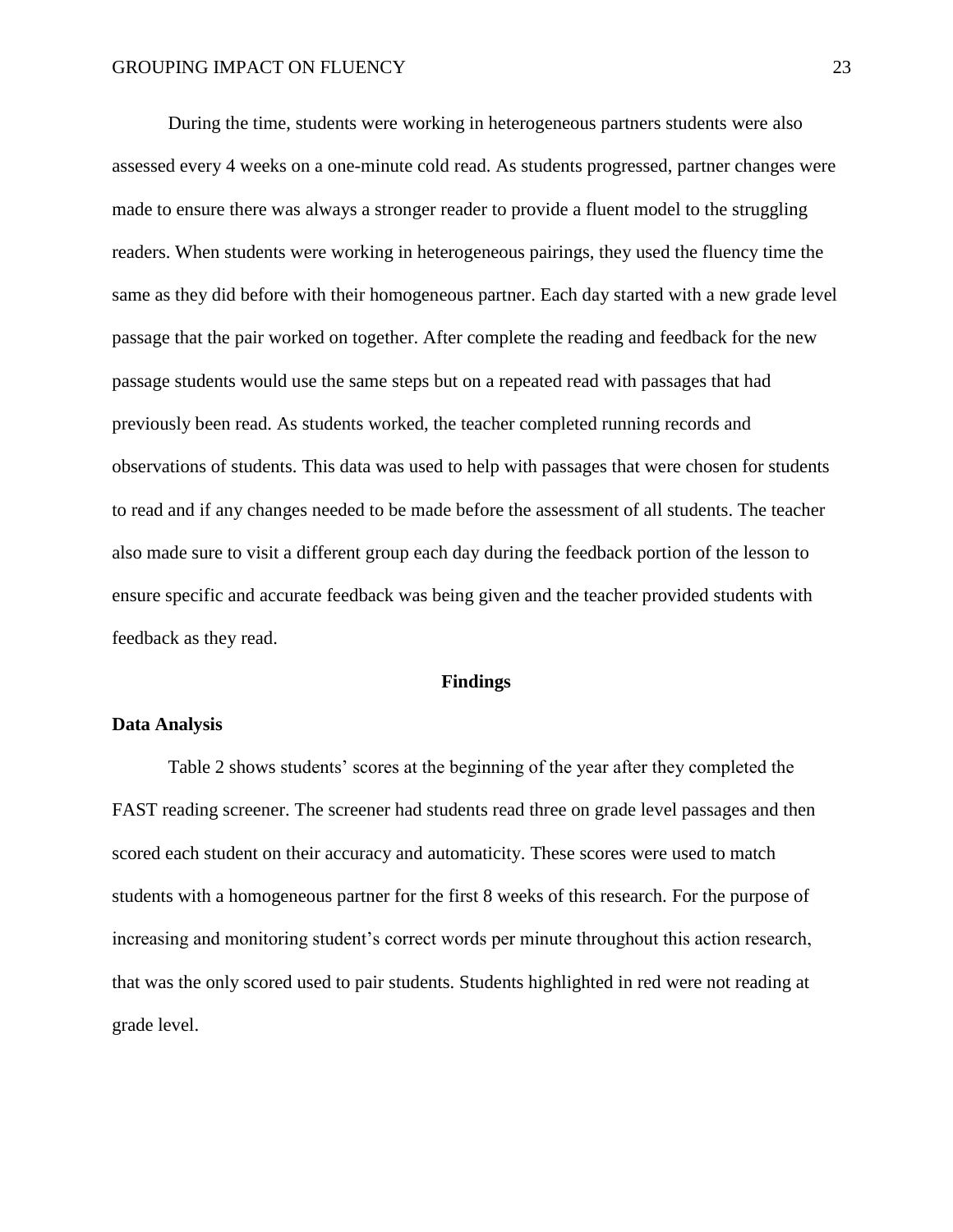## Table 2

## *Students base line scores-Correct words read per minute*

| <b>Student</b>       | <b>Baseline score</b> |
|----------------------|-----------------------|
| Student 1            | 158                   |
| Student <sub>2</sub> | 151                   |
| Student 3            | 150                   |
| Student 4            | 118                   |
| Student 5            | 88                    |
| Student 6            | 87                    |
| Student 7            | 85                    |
| Student 8            | 82                    |
| Student 9            | 78                    |
| Student 10           | 66                    |
| Student 11           | 64                    |
| Student 12           | 60                    |
| Student 13           | 56                    |
| Student 14           | 50                    |
| Student 15           | 40                    |
| Student 16           | 8                     |
| Student 17           | 8                     |
| Student 18           | 7                     |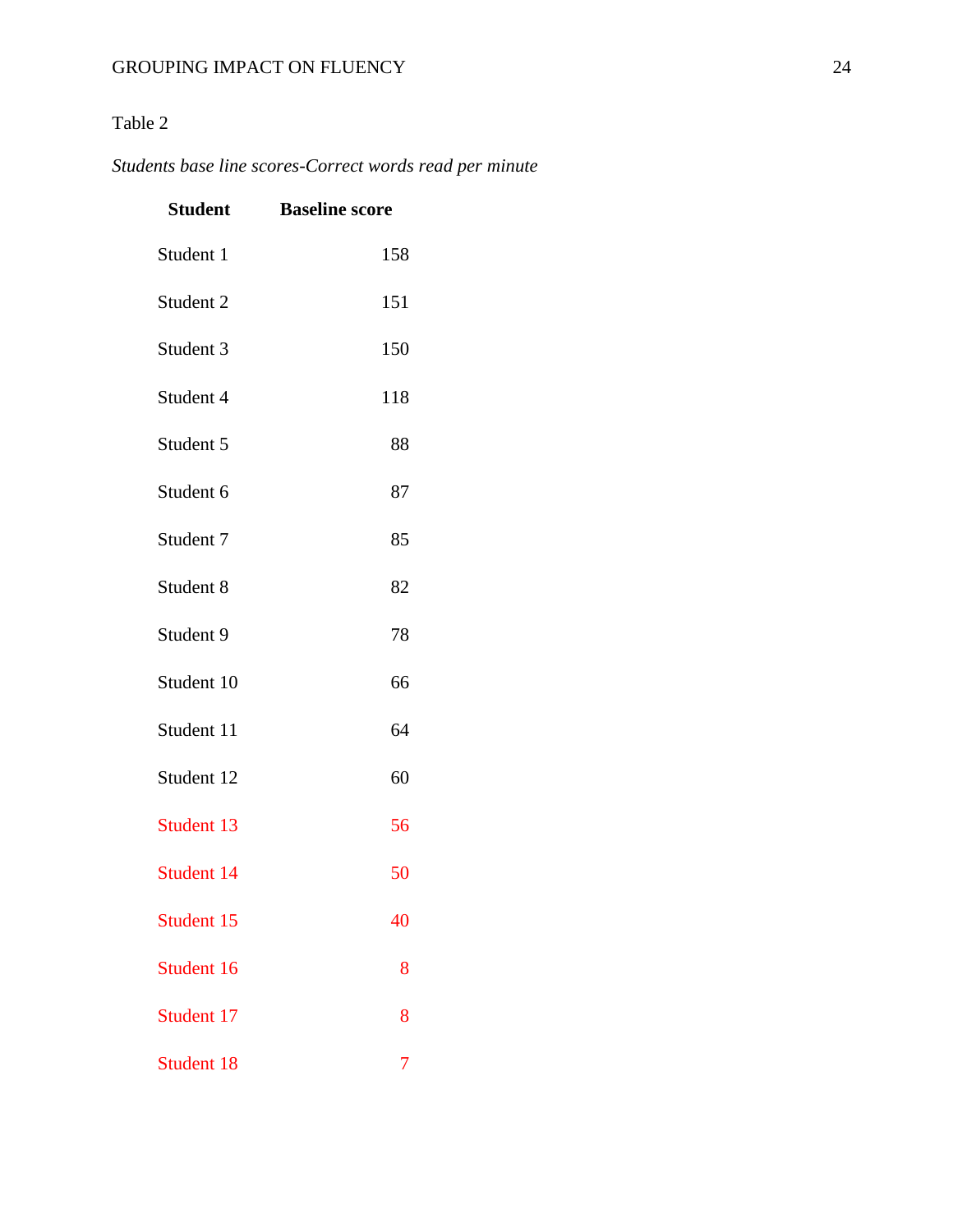Table 3 shows students' progress monitoring scores. Every four weeks all students were given the same passage to read for one minute to measure their correct words read per minute. The timing and scoring was completed by the teacher to ensure accuracy and consistency for all students. The scores were recorded to monitor the progress students were making with their homogeneous partner. The scores indicate that every student made some growth each week while working with their homogeneous partner.

Table 3

| <b>Student</b> | <b>Four week</b>              | <b>Four week</b>              |
|----------------|-------------------------------|-------------------------------|
|                | <b>Progress monitor score</b> | <b>Progress monitor score</b> |
| Student 1      | 159                           | 163                           |
| Student 2      | 154                           | 163                           |
| Student 3      | 165                           | 173                           |
| Student 4      | 121                           | 125                           |
| Student 5      | 91                            | 95                            |
| Student 6      | 123                           | 126                           |
| Student 7      | 77                            | 91                            |
| Student 8      | 119                           | 129                           |
| Student 9      | 84                            | 96                            |
| Student 10     | 64                            | 72                            |
| Student 11     | 75                            | 86                            |
| Student 12     | 83                            | 100                           |
| Student 13     | 67                            | 80                            |

*Students' scores with homogeneous partners*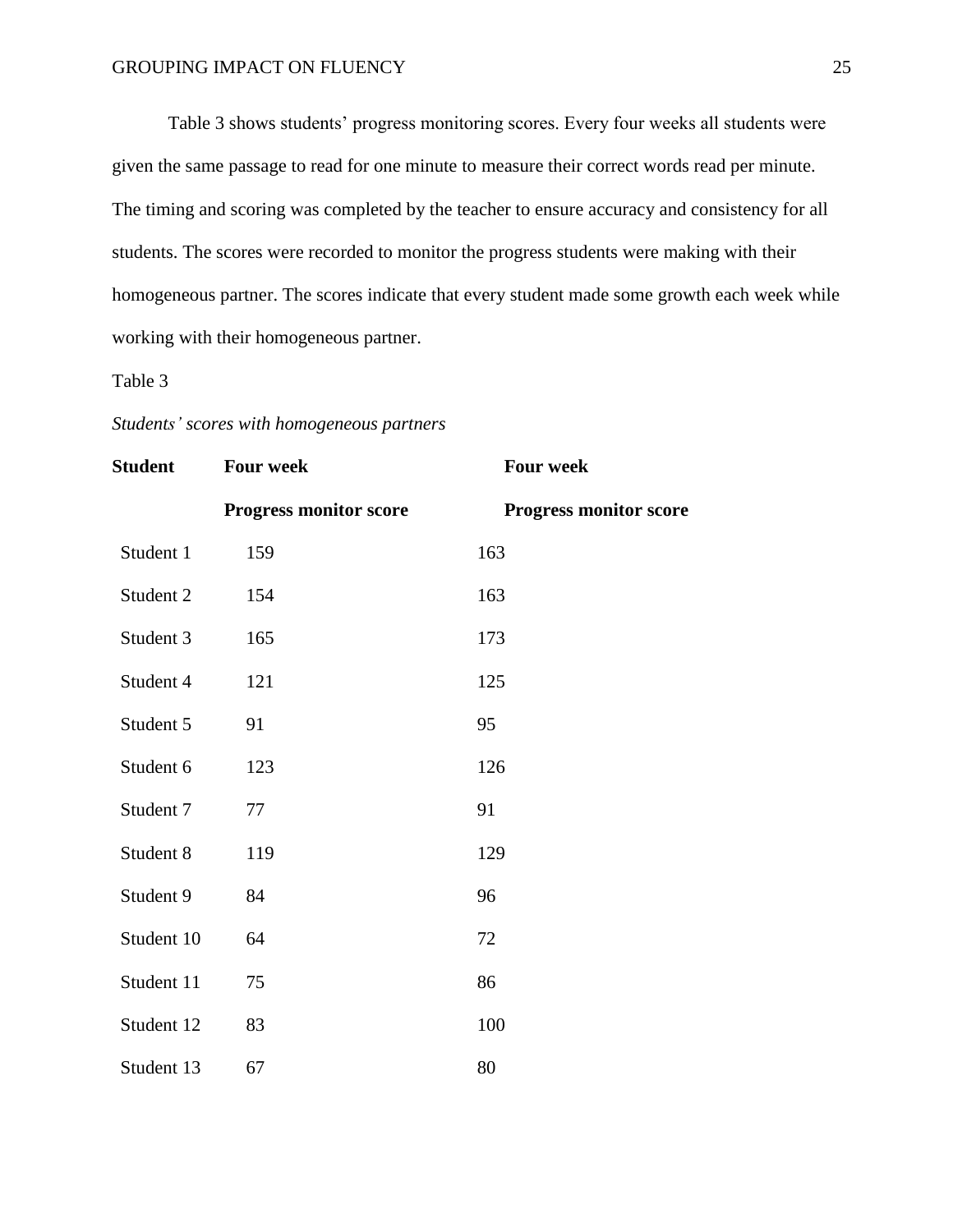| Student 14 | 78 | 87 |
|------------|----|----|
| Student 15 | 51 | 57 |
| Student 16 | 8  | 13 |
| Student 17 | 14 | 14 |
| Student 18 | 9  | 14 |

Table four shows the students data while working with their heterogeneous partner. This was started immediately after the eight weeks with a homogenous partner. Students were partnered up based on the scores of the final progress monitoring passage during the first eight-week period. The progress monitoring was done in the same way, all students were given the same grade level passage and timed for one minute to score their correct words read per minute. These scores also indicate that every student was making progress week to week while working with their heterogeneous partner.

#### Table 4

#### *Students' scores with heterogeneous pairs*

| <b>Student</b> | <b>Four week</b>       | <b>Four week</b>       |
|----------------|------------------------|------------------------|
|                | progress monitor score | progress monitor score |
| Student 1      | 191                    | 195                    |
| Student 2      | 175                    | 179                    |
| Student 3      | 204                    | 206                    |
| Student 4      | 138                    | 142                    |
| Student 5      | 114                    | 116                    |
| Student 6      | 139                    | 141                    |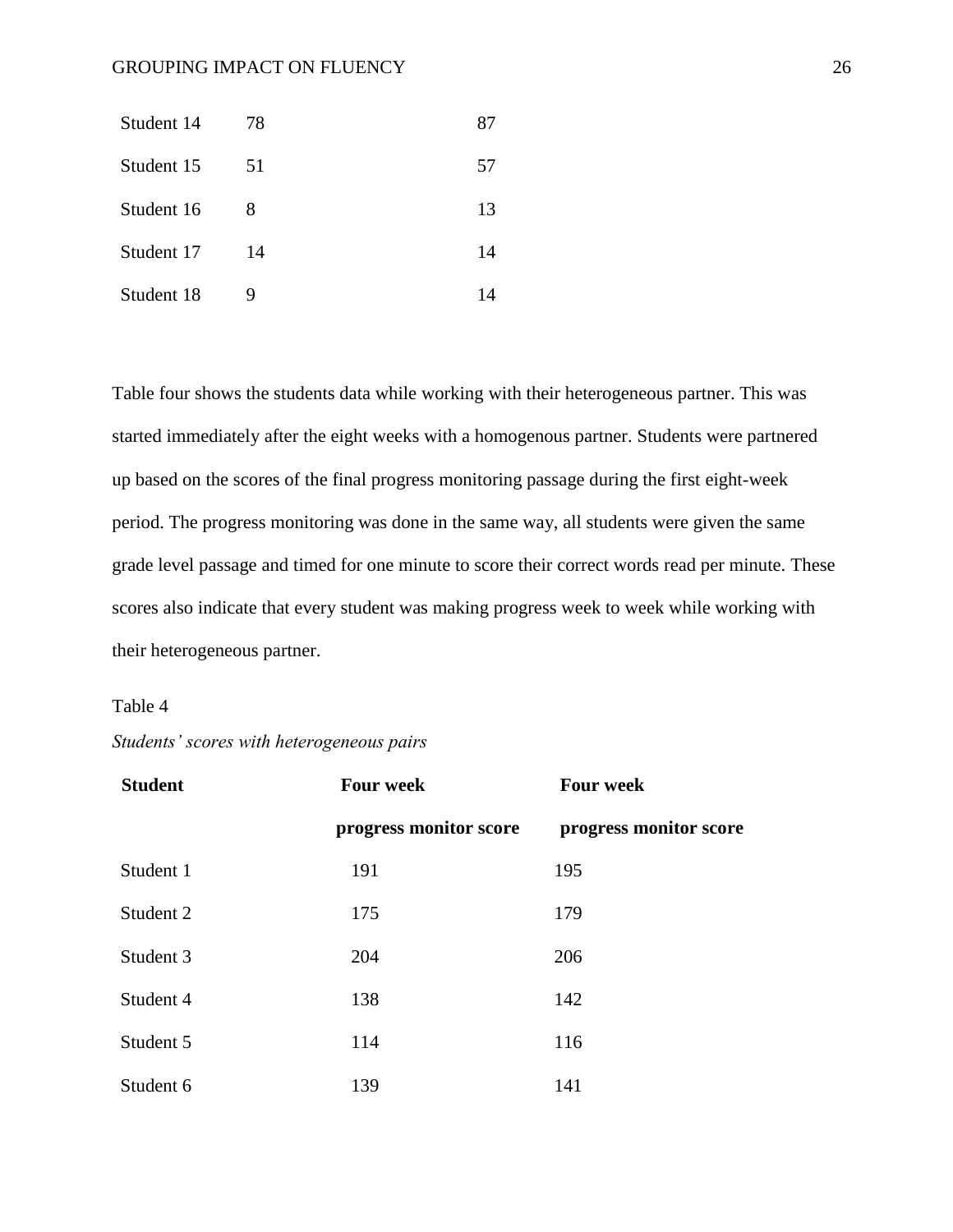| Student 7  | 90  | 95  |
|------------|-----|-----|
| Student 8  | 124 | 129 |
| Student 9  | 115 | 119 |
| Student 10 | 87  | 90  |
| Student 11 | 101 | 104 |
| Student 12 | 103 | 106 |
| Student 13 | 90  | 115 |
| Student 14 | 96  | 101 |
| Student 15 | 73  | 69  |
| Student 16 | 31  | 56  |
| Student 17 | 25  | 48  |
| Student 18 | 18  | 37  |

Table five shows the growth percentage students made while working with their homogeneous partner and their heterogeneous partner. 11 out of 18 students, 61% of the class, made larger growth when working with a heterogeneous partner. The highest and the lowest readers were among the 61% that had more growth when working with a heterogeneous partner. This supports the idea that heterogeneous pairing can help support all level of readers. Seven out of the 18 students, 39% of the class, made larger growth when working with a homogeneous partner. Table 5

*Student's growth %* 

| <b>Student</b> | <b>Homogeneous pairing</b> | <b>Heterogeneous pairing</b> |
|----------------|----------------------------|------------------------------|
| Student 1      | 3%                         | 19.60%                       |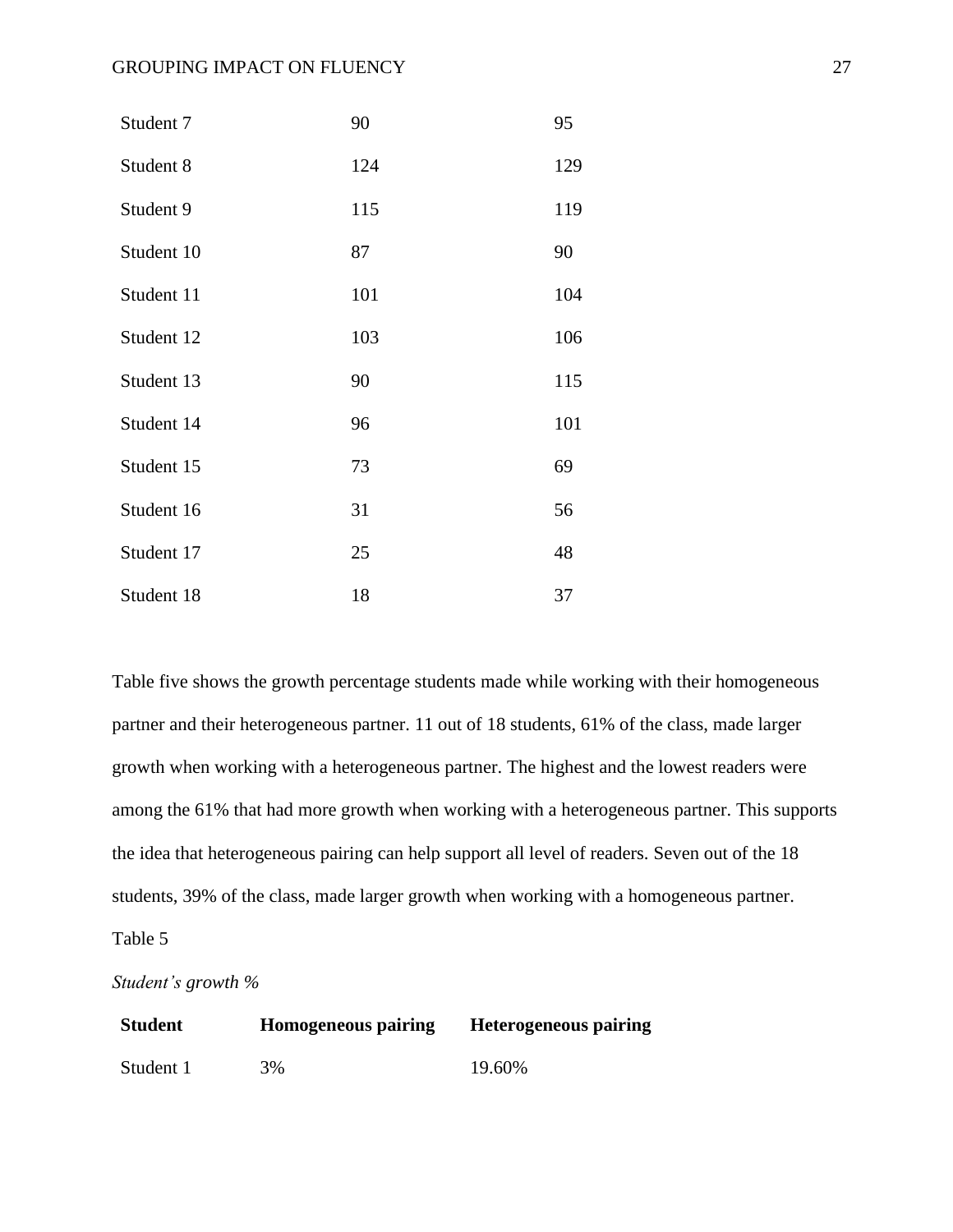| Student 2  | 7.94%  | 9.80%   |
|------------|--------|---------|
| Student 3  | 15.30% | 19.07%  |
| Student 4  | 5.93%  | 13.60%  |
| Student 5  | 7.95%  | 22.10%  |
| Student 6  | 44.82% | 11.90%  |
| Student 7  | 7.05%  | 4.30%   |
| Student 8  | 57.31% | 0%      |
| Student 9  | 23.07% | 23.90%  |
| Student 10 | 9.09%  | 25%     |
| Student 11 | 34.37% | 20.90%  |
| Student 12 | 66.66% | 6%      |
| Student 13 | 42.85% | 43.70%  |
| Student 14 | 74%    | 16.09%  |
| Student 15 | 42.5%  | 21.05%  |
| Student 16 | 62.5%  | 330.70% |
| Student 17 | 75%    | 242.80% |
| Student 18 | 100%   | 164.2%  |

#### **Discussion**

#### <span id="page-28-0"></span>**Summary of Major Findings**

The findings of this study indicate that heterogeneous pairings seem to have the biggest impact on the highest and lowest readers. This indicates that when the lower readers are able to hear a text read aloud with fluency first, they have a greater chance of also increasing their own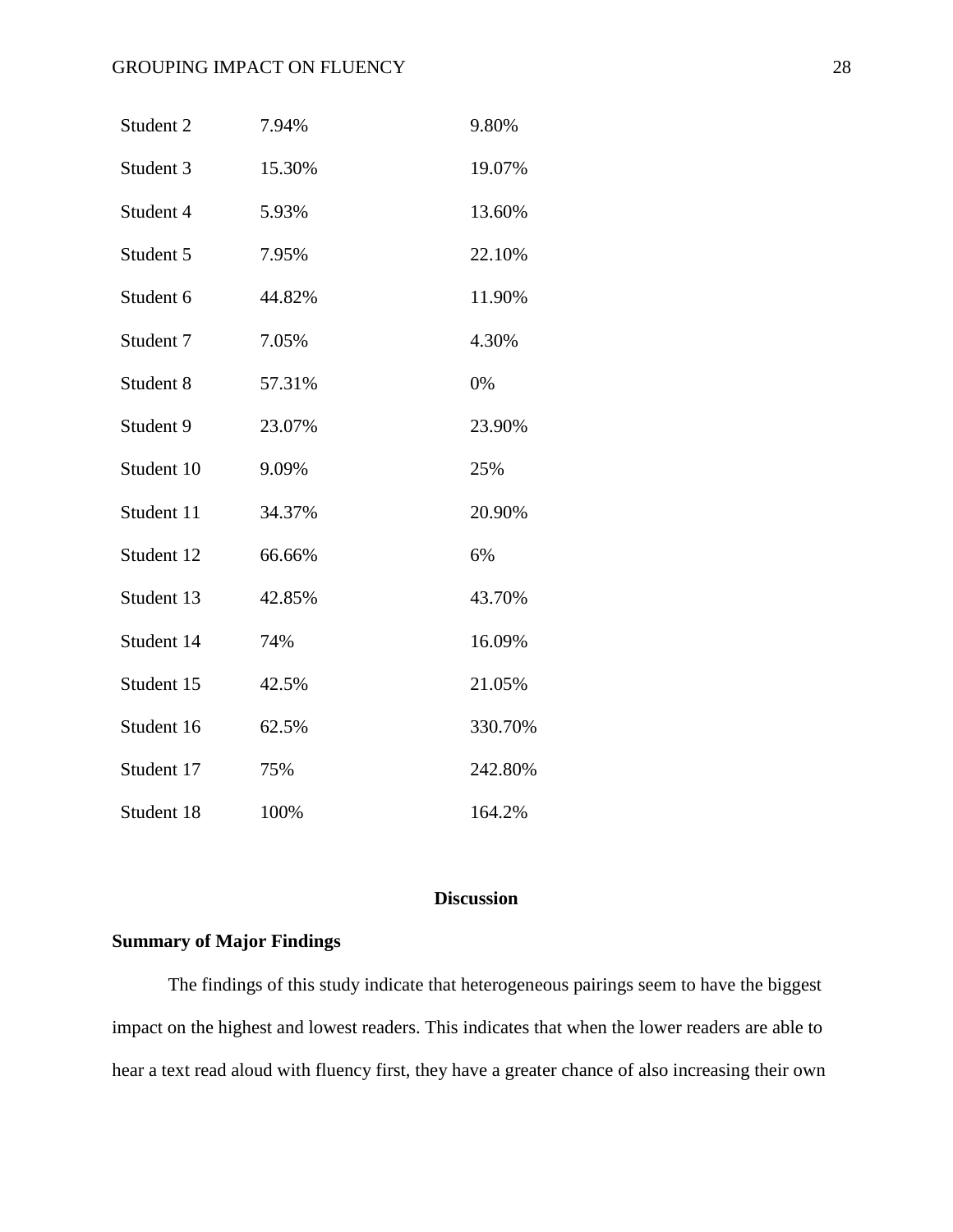fluency. By working with a reader who is fluent and accurate, the lower reader is also able to receive immediate feedback and make corrections immediately. The higher reader is also benefitting by acting as the tutor and gaining additional exposure with the text. The data also shows that all students made growth working with both a homogeneous and heterogeneous partner. Finally, the students who were in the middle of the class seemed to make the most growth while working with a homogeneous partner.

#### **Limitations of the Study**

One limitation of the study was that it was conducted in only one classroom by one teacher. If the same study had been completed in more than one classroom and by multiple teachers, the results may have been different. The students in the classroom and their needs also factored into the results of the study. The classroom the study was done in had students who became identified with reading special education goals throughout the study. There were also students with behavior and attendance problems that factored into their overall growth they made.

Time was also a limitation of this study. Although the action research was able to take place over 16 weeks and the students were able to make substantial growth, more time would allow for even more data. The extra time would also allow the teacher to carry out more than one strategy with the students. If the action research was carried out over a longer period of time the research could also look at how students do at maintaining the growth they made while participating in a specific intervention. The extra time would also allow the teacher to make sure students were properly trained and be able to check in more often. It can take students a few tries to make sure they are providing the modeling and giving the feedback correctly. The extra time would provide more days that students are carrying out the modeling and feedback portions with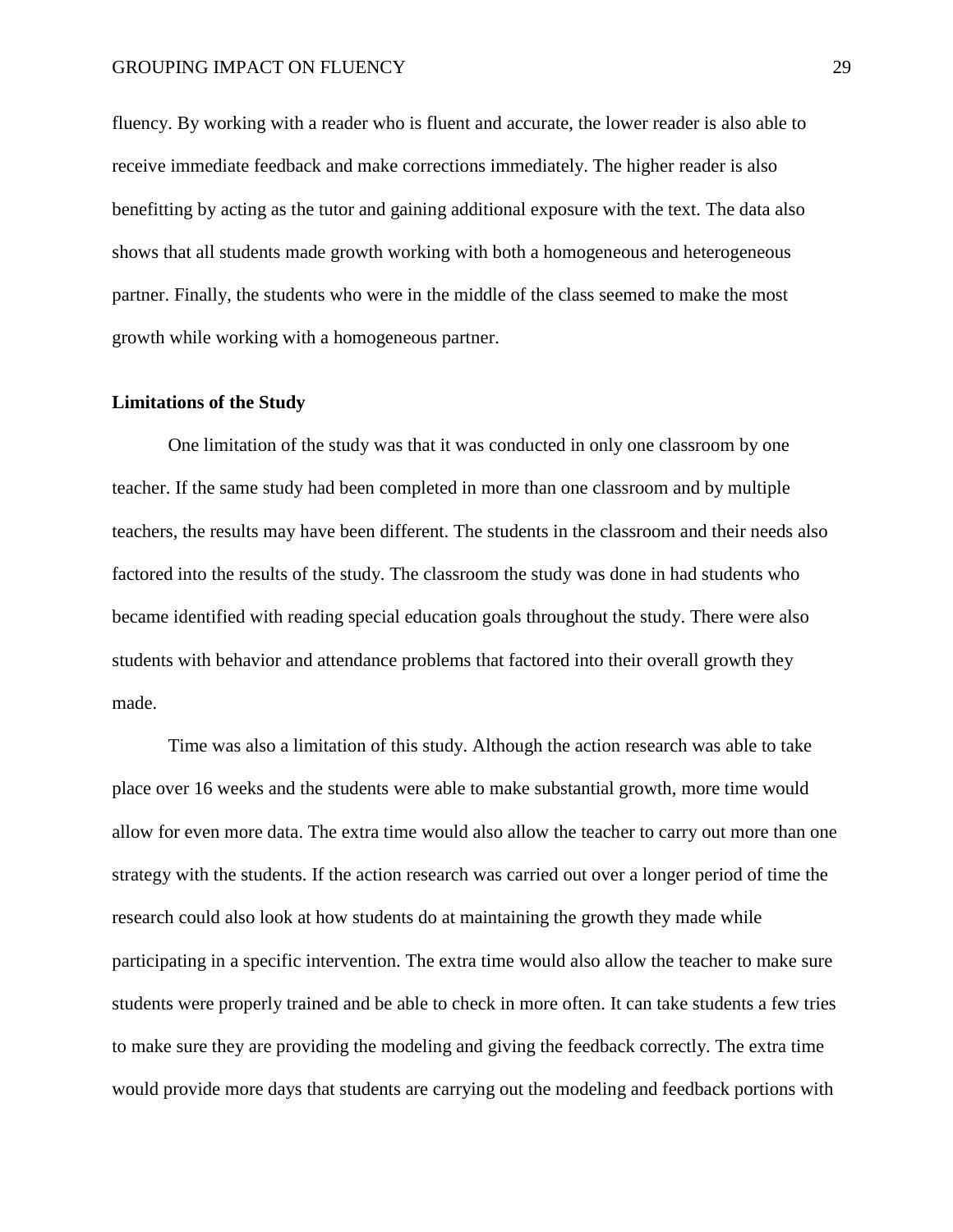fidelity.

Another limitation of the study was students' typical growth they make. While students were participating in this study were continuing to receive additional reading support through small groups, intervention time for all students and whole group reading. The growth experienced could be a combination of all parts of the school day. Completing the homogeneous pairing first and then the heterogeneous pairing could also be a limitation. The students who were in the middle of the class and made the most growth with homogeneous pairing could have been due to the fact that they just needed additional practice to make up for the summer loss they experienced.

#### **Further Study**

An area of further study would be to complete the study at a time when students were not receiving so much additional reading supports. This could give a better understanding of what was truly making an impact on scores. Students participating in a summer school program or tutoring program could be used as less teacher instruction would be occurring during that time. Conducting the study over two years and switching the order of heterogeneous and homogeneous partners would also be an area of further study. This could provide information into if the timing of the specific partners made a difference or just receiving additional supports.

Further study could also be done on the strategy that students use to help improve their fluency. The students in this action research only used peer modeling while working in heterogeneous and homogeneous pairs. The literature review describes many other strategies that could be tested and compared in the classroom. The students could be split into groups and try various strategies at once or the study could be completed as it was in this action research project. Two or more reading fluency strategies could be tested, one at a time, and then compare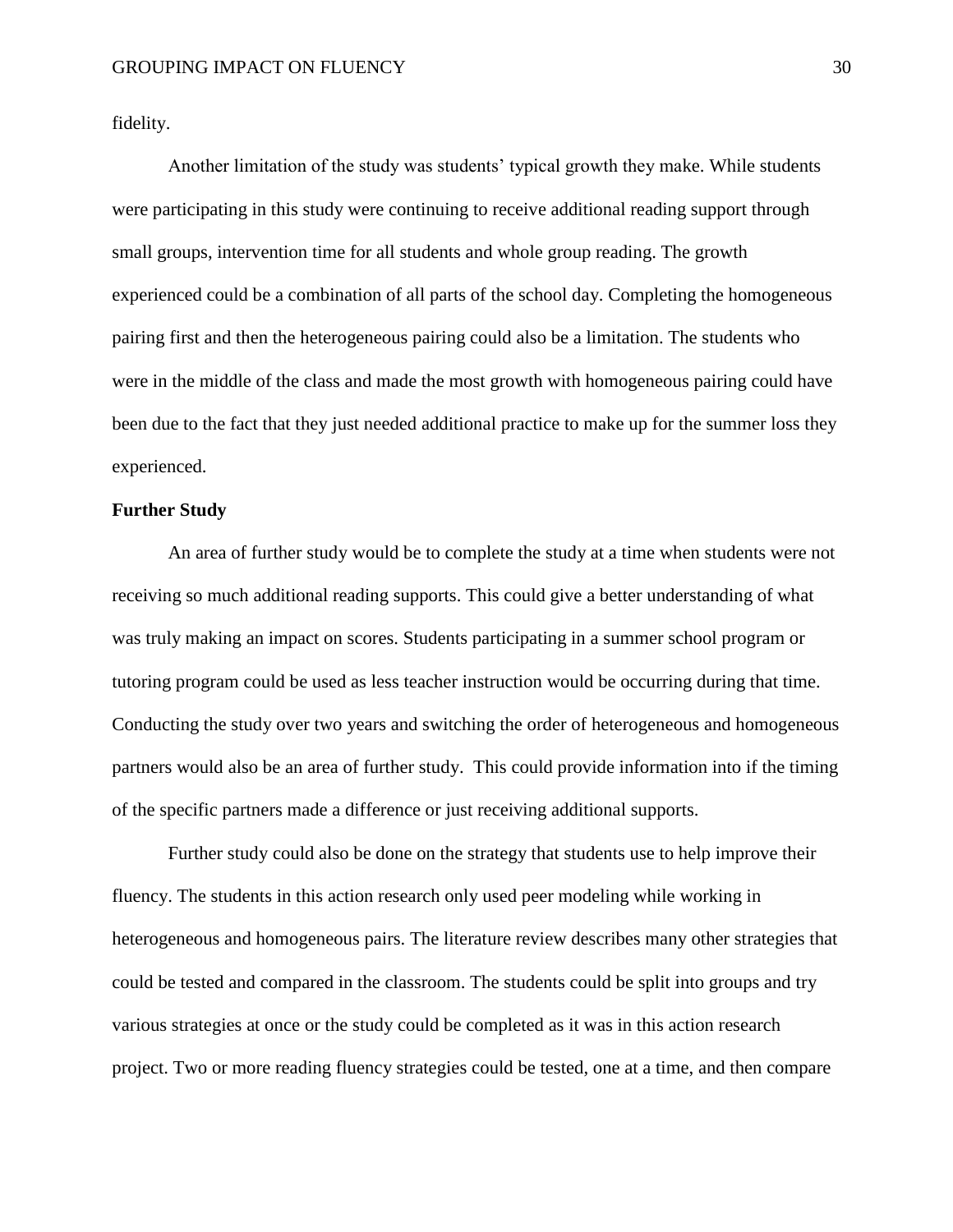the results after the intervention is finished.

#### **Conclusion**

Based on the results of the action research that took place, using heterogeneous partners has a larger impact on students improving their reading scores than homogeneous partners. When looking at the graphs above, every student made growth when working with both heterogeneous and homogeneous partners. This indicates that just having students work together, provide feedback, and peer modeling to each other can benefit all students. Creating time for students to practice fluency and have someone to listen and respond has a great influence on their skills. When they are given the feedback immediately they can begin to make the changes immediately and practice their reading correctly.

Looking at the impact of the specific pairings, more students, 61% of the class had greater growth when working with a heterogeneous partner. The lowest three readers in the class had the highest percentage of growth increase when working with a heterogeneous partner, over 100% growth for all three. These students were able to hear a fluent peer preview the passage for them and echo read a section right after their peer before having to read the passage on their own. The students' scores continue to reflect this growth in their weekly progress monitoring as they continue to read with more fluent readers each day. They are not only increasing their number of words but they have improved their accuracy as well.

The strongest five readers in the class also saw a greater percentage growth with a heterogeneous partner than they did with a homogeneous partner. Although these students were already ready above grade level, the additional time they spent with the text, helping the lower reader seemed to increase their scores as well. These readers were responsible for correcting their partner's words, providing feedback on their reading rate and helping with some vocabulary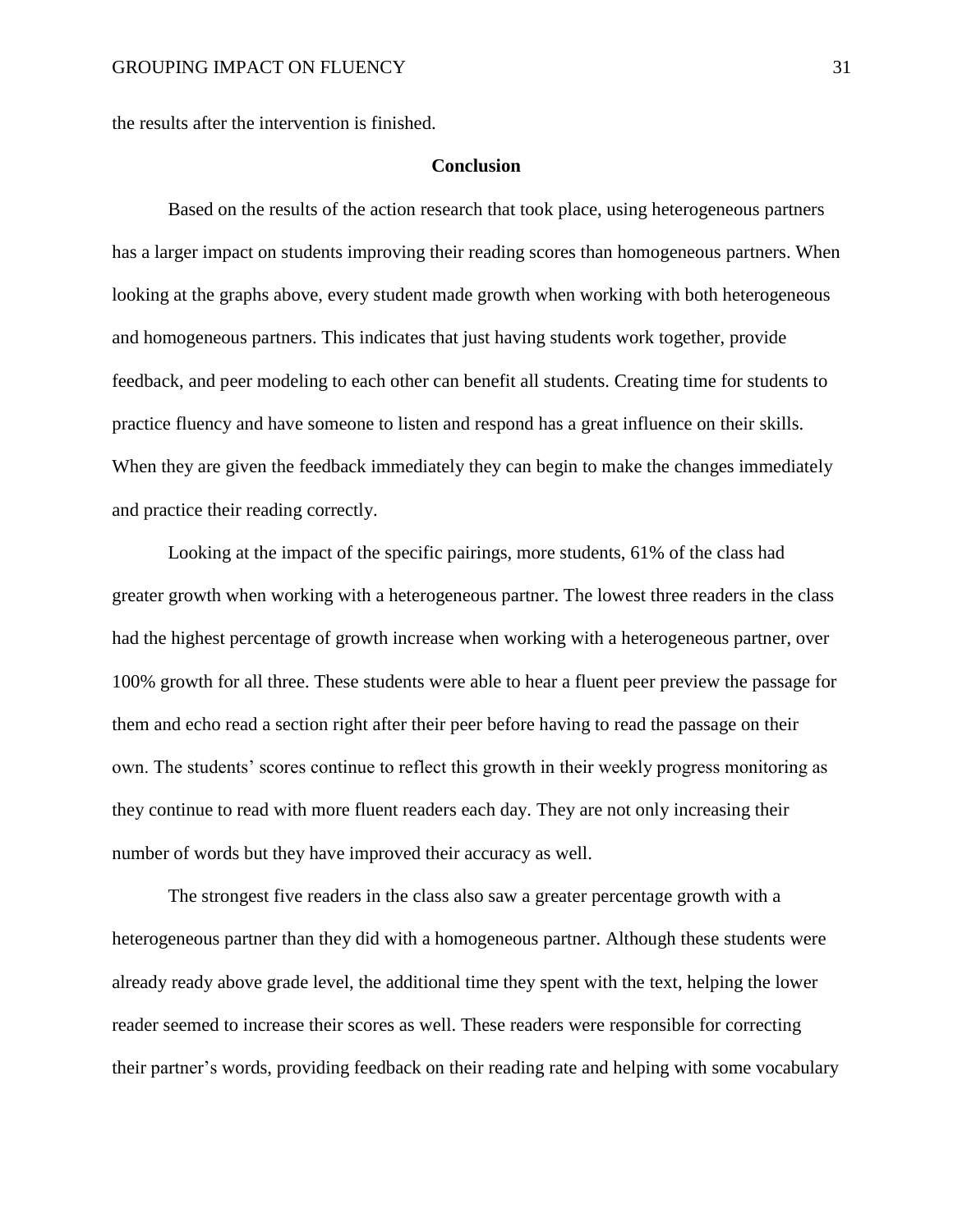that may have come up throughout the passages. All of this allowed them to have more time with their eyes on the text than if they were reading with a homogeneous partner and both readers could get through the passage without needing assistance. When looking at the scores of their heterogeneous partners, it also shows that these students were able to successfully help their peers to improve scores through their modeling and feedback.

Heterogeneous reading partners, when used with peer text preview and repeated readings, helped to increase the scores of both the highest and lowest readers in the class. These results show that the using peers in the classroom is possible and can achieve great results. After students were taught expectations they were able to use them independently to help their peers who were lower readers. This allowed the teacher to be able to move from group to group and not have to only work with one student at a time. It helped students to be able to read more fluently, which will also help improve comprehension scores as well. The use of peers also made it possible for every student every day to receive immediate feedback, hear fluent reading and be able to practice their own fluency skills.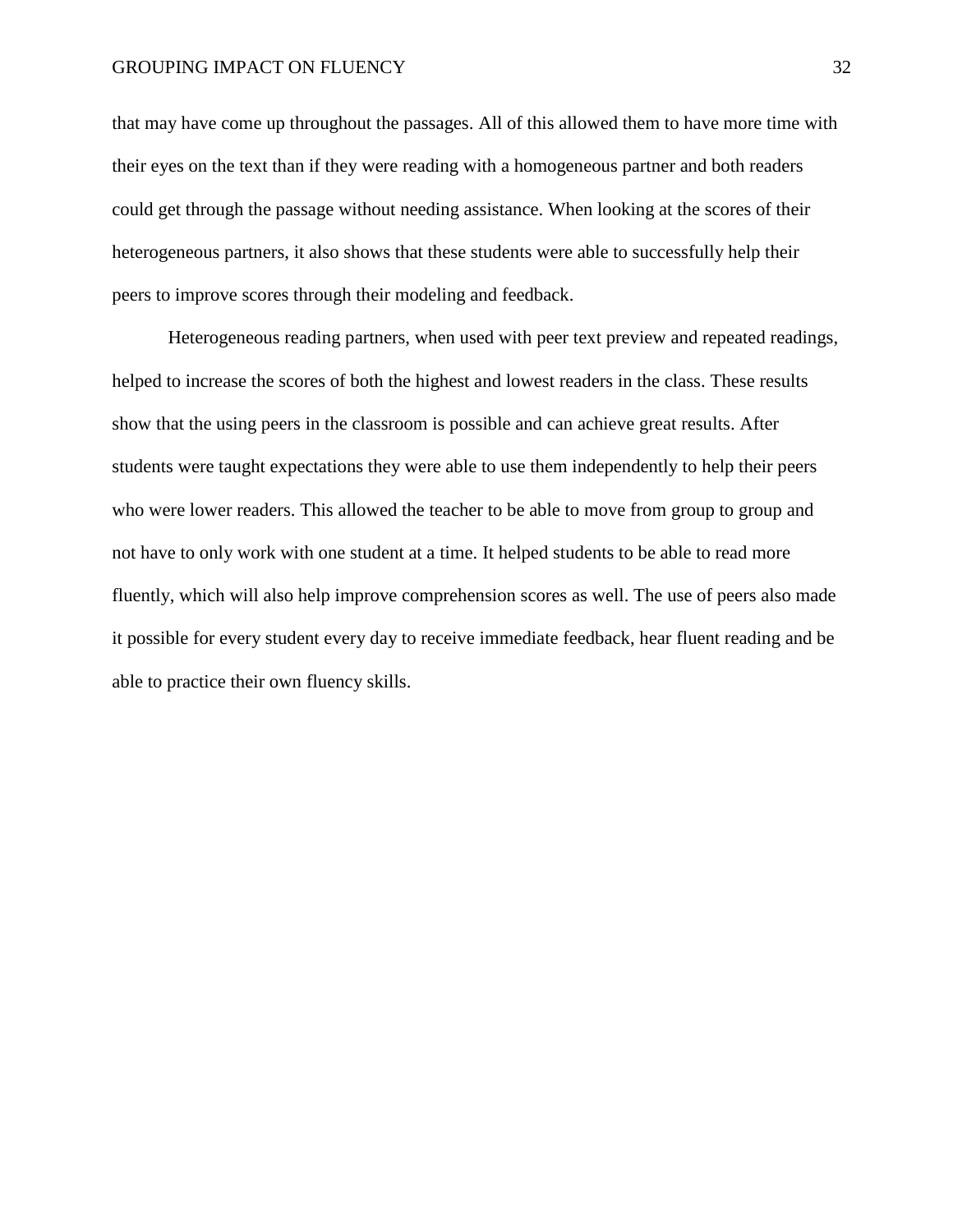#### **References**

- <span id="page-33-0"></span>Adelson, J. L., & Carpenter, B. D. (2011). Grouping for achievement gains: For whom does achievement grouping increase kindergarten reading growth? *The Gifted Child Quarterly, 55*(4), 265. Retrieved from [http://ezproxy.nwciowa.edu/login?url=https://search-proquest](http://ezproxy.nwciowa.edu/login?url=https://search-proquest-com.ezproxy.nwciowa.edu/docview/898532891?accountid=28306)[com.ezproxy.nwciowa.edu/docview/898532891?accountid=28306](http://ezproxy.nwciowa.edu/login?url=https://search-proquest-com.ezproxy.nwciowa.edu/docview/898532891?accountid=28306)
- Arens, K., Gove, M. K., & Abate, R. (2018, Summer). Oral reading fluency with iPods. *Reading Improvement*, *55*(2), 54+. Retrieved from http://link.galegroup.com.ezproxy.nwciowa.edu/apps/doc/A544511717/PROF?u=nwcolle ge&sid=PROF&xid=743d574b
- Bates, C. C. (2013). Flexible grouping during literacy centers: A model for differentiating instruction. *YC Young Children, 68*(2), 30-33. Retrieved from [http://ezproxy.nwciowa.edu/login?url=https://search-proquest](http://ezproxy.nwciowa.edu/login?url=https://search-proquest-com.ezproxy.nwciowa.edu/docview/1437609181?accountid=28306)[com.ezproxy.nwciowa.edu/docview/1437609181?accountid=28306](http://ezproxy.nwciowa.edu/login?url=https://search-proquest-com.ezproxy.nwciowa.edu/docview/1437609181?accountid=28306)
- Clementi, L. B. (2010). Readers theater: A motivating method to improve reading fluency. *Phi Delta Kappan, 91*(5), 85-88. Retrieved from http://ezproxy.nwciowa.edu/login?url=https://search-proquestcom.ezproxy.nwciowa.edu/docview/218517601?accountid=28306
- Decker, M. M., & Buggey, T. (2014). Using video self- and peer modeling to facilitate reading fluency in children with learning disabilities. *Journal of Learning Disabilities*, *47*(2), 167–177. https://doi.org[/10.1177/0022219412450618](https://doi-org.ezproxy.nwciowa.edu/10.1177/0022219412450618)
- Dufrene, B., Reisener, C., Olmi, D., Zoder-Martell, K., McNutt, M., & Horn, D. (2010). Peer tutoring for reading fluency as a feasible and effective alternative in response to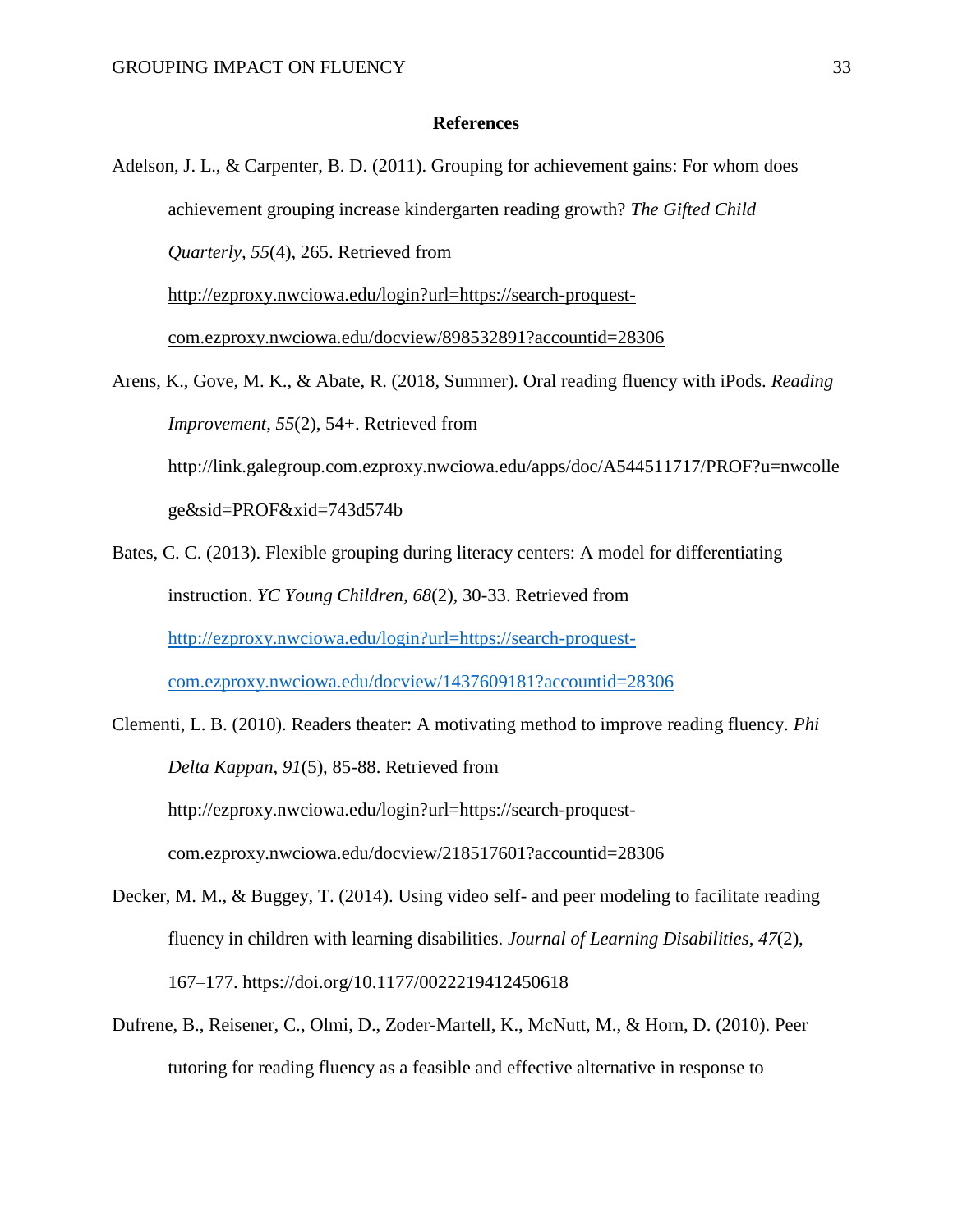intervention systems. *Journal of Behavioral Education, 19*(3). Retrieved from [http://go.galegroup.com.ezproxy.nwciowa.edu/ps/i.do?ty=as&v=2.1&u=nwcollege&it=D](http://go.galegroup.com.ezproxy.nwciowa.edu/ps/i.do?ty=as&v=2.1&u=nwcollege&it=DIourl&s=RELEVANCE&p=AONE&qt=TI~%22Peer%20Tutoring%20for%20Reading%20Fluency%20as%20a%20Feasible%20and%20Effective%20Alternative%20in%20Response%20to%20Intervention%20Systems%22~~VO~19~~SP~239~~IU~3~~PU~%22Journal%20of%20Behavioral%20Education%22&lm=DA~120100900&sw=w) [Iourl&s=RELEVANCE&p=AONE&qt=TI~%22Peer%20Tutoring%20for%20Reading%](http://go.galegroup.com.ezproxy.nwciowa.edu/ps/i.do?ty=as&v=2.1&u=nwcollege&it=DIourl&s=RELEVANCE&p=AONE&qt=TI~%22Peer%20Tutoring%20for%20Reading%20Fluency%20as%20a%20Feasible%20and%20Effective%20Alternative%20in%20Response%20to%20Intervention%20Systems%22~~VO~19~~SP~239~~IU~3~~PU~%22Journal%20of%20Behavioral%20Education%22&lm=DA~120100900&sw=w) [20Fluency%20as%20a%20Feasible%20and%20Effective%20Alternative%20in%20Resp](http://go.galegroup.com.ezproxy.nwciowa.edu/ps/i.do?ty=as&v=2.1&u=nwcollege&it=DIourl&s=RELEVANCE&p=AONE&qt=TI~%22Peer%20Tutoring%20for%20Reading%20Fluency%20as%20a%20Feasible%20and%20Effective%20Alternative%20in%20Response%20to%20Intervention%20Systems%22~~VO~19~~SP~239~~IU~3~~PU~%22Journal%20of%20Behavioral%20Education%22&lm=DA~120100900&sw=w) [onse%20to%20Intervention%20Systems%22~~VO~19~~SP~239~~IU~3~~PU~%22Jou](http://go.galegroup.com.ezproxy.nwciowa.edu/ps/i.do?ty=as&v=2.1&u=nwcollege&it=DIourl&s=RELEVANCE&p=AONE&qt=TI~%22Peer%20Tutoring%20for%20Reading%20Fluency%20as%20a%20Feasible%20and%20Effective%20Alternative%20in%20Response%20to%20Intervention%20Systems%22~~VO~19~~SP~239~~IU~3~~PU~%22Journal%20of%20Behavioral%20Education%22&lm=DA~120100900&sw=w) [rnal%20of%20Behavioral%20Education%22&lm=DA~120100900&sw=w](http://go.galegroup.com.ezproxy.nwciowa.edu/ps/i.do?ty=as&v=2.1&u=nwcollege&it=DIourl&s=RELEVANCE&p=AONE&qt=TI~%22Peer%20Tutoring%20for%20Reading%20Fluency%20as%20a%20Feasible%20and%20Effective%20Alternative%20in%20Response%20to%20Intervention%20Systems%22~~VO~19~~SP~239~~IU~3~~PU~%22Journal%20of%20Behavioral%20Education%22&lm=DA~120100900&sw=w)

- Hofstadter-Duke, K., & Daly, E. (2011). Improving oral reading fluency with a peer-mediated intervention. *Journal of Applied Behavior Analysis, 44*(3), 641-646. Retrieved from <https://www.ncbi.nlm.nih.gov/pmc/articles/PMC3177348/>
- Hong, G., Corter, C., Hong, Y., & Pelletier, J. (2012). Differential Effects of Literacy Instruction Time and Homogeneous Ability Grouping in Kindergarten Classrooms: Who Will Benefit? Who Will Suffer? *Educational Evaluation and Policy Analysis, 34*(1), 69-88. Retrieved from http://www.jstor.org.ezproxy.nwciowa.edu/stable/41413075
- Hong, G., & Hong, Y. (2009). Reading instruction time and homogeneous grouping in kindergarten: An application of marginal mean weighting through stratification. *Educational Evaluation and Policy Analysis, 31*(1), 54-81. Retrieved from [http://ezproxy.nwciowa.edu/login?url=https://search-proquest](http://ezproxy.nwciowa.edu/login?url=https://search-proquest-com.ezproxy.nwciowa.edu/docview/197230725?accountid=28306)[com.ezproxy.nwciowa.edu/docview/197230725?accountid=28306](http://ezproxy.nwciowa.edu/login?url=https://search-proquest-com.ezproxy.nwciowa.edu/docview/197230725?accountid=28306)
- Kostewicz, D. E., & Kubina, R. M., Jr. (2010, Spring). A comparison of two reading fluency methods: repeated readings to a fluency criterion and interval sprinting. *Reading Improvement*, *47*(1), 43+. Retrieved from

http://link.galegroup.com.ezproxy.nwciowa.edu/apps/doc/A221203908/PROF?u=nwcolle ge&sid=PROF&xid=9effb301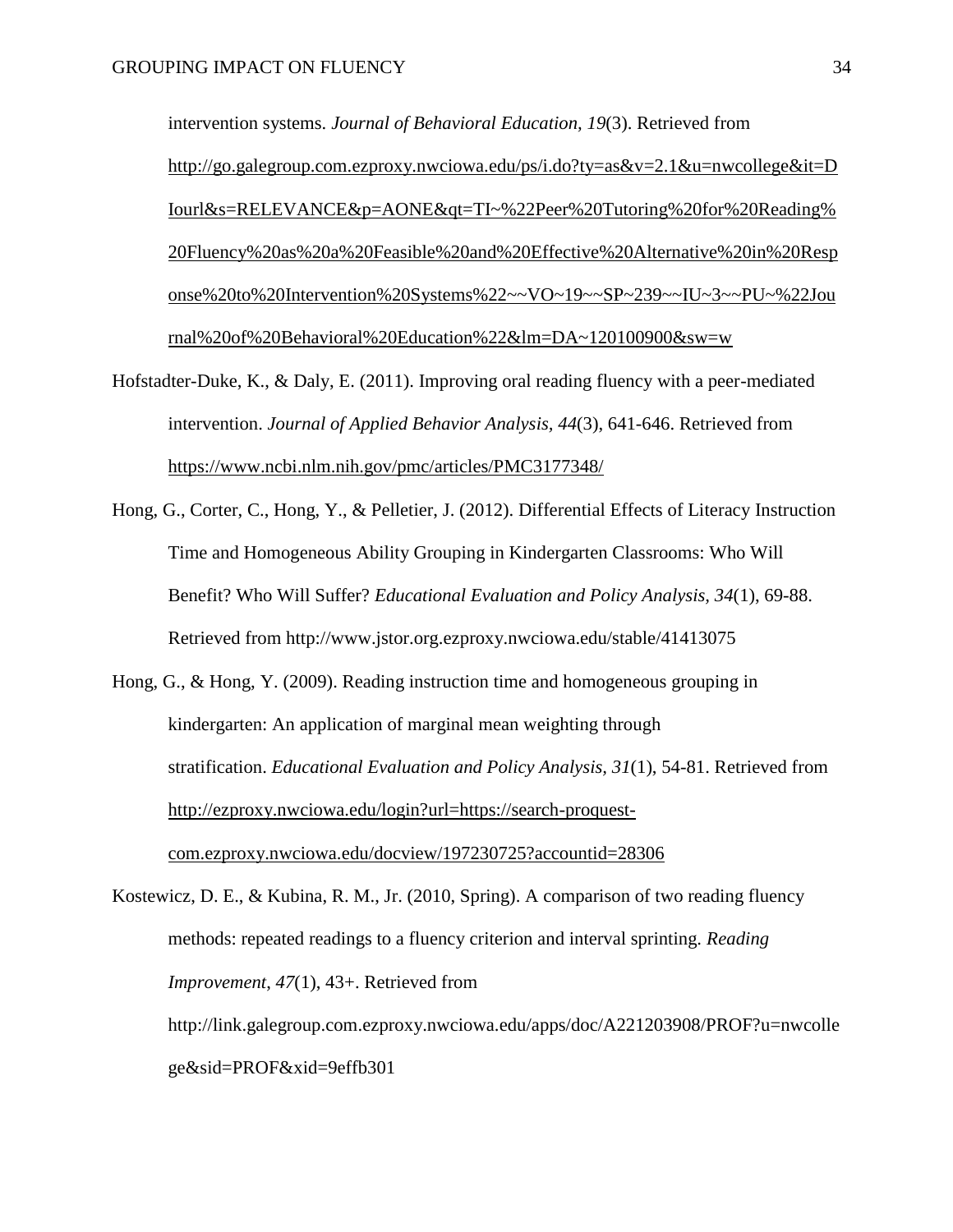Lingo, A. S. (2014). Tutoring middle school students with disabilities by high school students: Effects on oral reading fluency. *Education & Treatment of Children, 37*(1), 53-76. Retrieved from http://ezproxy.nwciowa.edu/login?url=https://search-proquestcom.ezproxy.nwciowa.edu/docview/1503121037?accountid=28306

Marr, M., Algozzine, B., Kavel, R., & Dugan, K. (2010). Implementing peer coaching fluency building to improve early literacy skills. *Reading Improvement, 47*(2), 74-91. Retrieved from

[http://go.galegroup.com.ezproxy.nwciowa.edu/ps/i.do?ty=as&v=2.1&u=nwcollege&it=D](http://go.galegroup.com.ezproxy.nwciowa.edu/ps/i.do?ty=as&v=2.1&u=nwcollege&it=DIourl&s=RELEVANCE&p=PROF&qt=TI~%22Implementing%20Peer%20Coaching%20Fluency%20Building%20to%20Improve%20Early%20Literacy%20Skills%22~~SP~74~~IU~2~~PU~%22Reading%20Improvement%22~~VO~47&lm=DA~120100600&sw=w) [Iourl&s=RELEVANCE&p=PROF&qt=TI~%22Implementing%20Peer%20Coaching%2](http://go.galegroup.com.ezproxy.nwciowa.edu/ps/i.do?ty=as&v=2.1&u=nwcollege&it=DIourl&s=RELEVANCE&p=PROF&qt=TI~%22Implementing%20Peer%20Coaching%20Fluency%20Building%20to%20Improve%20Early%20Literacy%20Skills%22~~SP~74~~IU~2~~PU~%22Reading%20Improvement%22~~VO~47&lm=DA~120100600&sw=w) [0Fluency%20Building%20to%20Improve%20Early%20Literacy%20Skills%22~~SP~74](http://go.galegroup.com.ezproxy.nwciowa.edu/ps/i.do?ty=as&v=2.1&u=nwcollege&it=DIourl&s=RELEVANCE&p=PROF&qt=TI~%22Implementing%20Peer%20Coaching%20Fluency%20Building%20to%20Improve%20Early%20Literacy%20Skills%22~~SP~74~~IU~2~~PU~%22Reading%20Improvement%22~~VO~47&lm=DA~120100600&sw=w)  $~\sim$ IU~2~~PU~%22Reading%20Improvement%22~~VO~47&lm=DA~120100600&sw= [w](http://go.galegroup.com.ezproxy.nwciowa.edu/ps/i.do?ty=as&v=2.1&u=nwcollege&it=DIourl&s=RELEVANCE&p=PROF&qt=TI~%22Implementing%20Peer%20Coaching%20Fluency%20Building%20to%20Improve%20Early%20Literacy%20Skills%22~~SP~74~~IU~2~~PU~%22Reading%20Improvement%22~~VO~47&lm=DA~120100600&sw=w)

- National Reading Panel. (2000). Teaching children to read: An evidence-based assessment of the scientific research literature on reading and its implications for reading instruction. Washington, DC: U.S. Department of Health and Human Services. Retrieved from <https://www.nichd.nih.gov/sites/default/files/publications/pubs/nrp/Documents/report.pdf>
- Olson, P. C. (2014, Spring). Weaker readers as experts: preferential instruction and the fluency improvement of lower performing student tutors. *Reading Improvement*, *51*(1), 32+. Retrieved from

[http://link.galegroup.com.ezproxy.nwciowa.edu/apps/doc/A372556120/PROF?u=nwcolle](http://link.galegroup.com.ezproxy.nwciowa.edu/apps/doc/A372556120/PROF?u=nwcollege&sid=PROF&xid=5a128022) [ge&sid=PROF&xid=5a128022](http://link.galegroup.com.ezproxy.nwciowa.edu/apps/doc/A372556120/PROF?u=nwcollege&sid=PROF&xid=5a128022)

Paige, D. D. (2011). "That sounded good!" Using whole-class choral reading to improve fluency. *The Reading Teacher*, *64*(6), 435+. Retrieved from